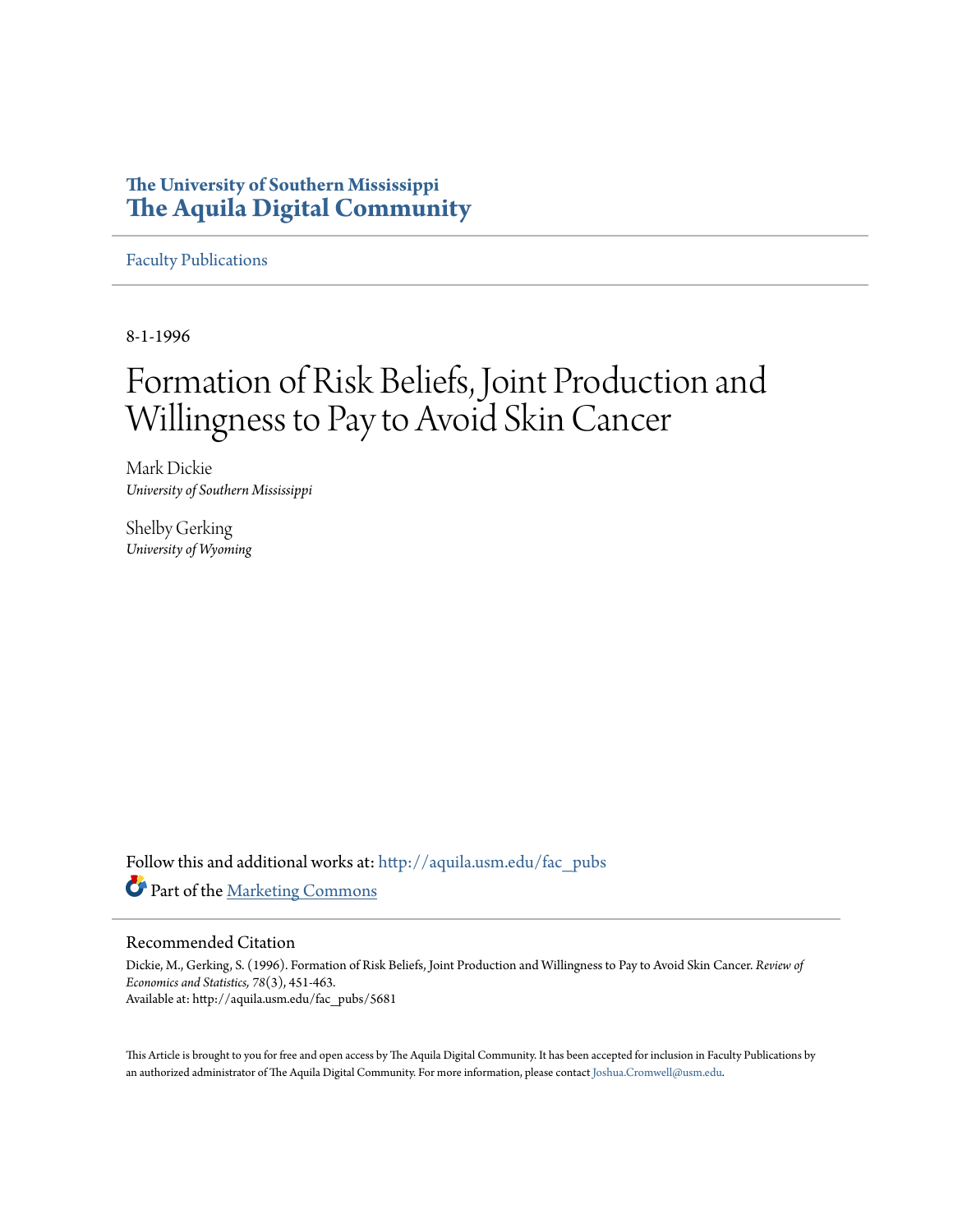# FORMATION OF RISK BELIEFS, JOINT PRODUCTION AND WILLINGNESS TO PAY TO AVOID SKIN CANCER

## Mark Dickie and Shelby Gerking\*

Abstract-This paper uses a survey of risk beliefs about skin cancer to provide new evidence on how people view risky situations. Empirical results presented are based on a measure of risk beliefs held at the time of the survey. Key findings are that risk beliefs about skin cancer account for factors including skin type, complexion, and sunlight exposure history. Also, the connection between risk beliefs and willingness to pay is explored by using reservation prices for a sun protection product. A new method for treating joint production in a household production framework is developed to support this analysis.

#### I. Introduction

PPROPRIATE regulation of health risks depends on whether individuals clearly perceive hazards, how per ceptions influence protective actions, and on the benefits of potential risk reductions. Numerous results in experimental economics and psychology show that risk beliefs often are inconsistent with objective risk measures and lead to appar ently irrational behavior (e.g., Kunreuther et al. (1976), Lich tenstein et al. (1978), Grether and Plott (1979), Kahneman and Tversky (1982), Arrow (1982), Slovic, Fischhoff, and Lichtenstein (1985), and Tversky, Slovic, and Kahneman (1990)). These results cast doubt both on the ability of indi viduals to wisely choose protective actions and on the as sumption that those choices reveal underlying valuations of risk. Recent evidence from surveys and labelling studies challenge this view by demonstrating that individual assess ments of and responses to risk information are broadly con sistent with rationality (e.g., Viscusi and O'Connor (1984), Viscusi, Magat, and Huber (1986, 1987), Smith and Johnson (1988), Smith, Desvousges, Fisher, and Johnson (1988), Vis cusi (1990, 1991), and Magat and Viscusi (1992)). These latter findings are important because they support the analyt ical approach traditionally used by economists and suggest that it can be successfully applied in the policy arena.

 This paper uses a survey of beliefs about skin cancer to provide new evidence on how people view risky situations. Three contributions are envisioned. First, data are collected that measure risk beliefs held at the time of the survey. In certain other studies, people are asked to recall risk beliefs held months or even years earlier (Smith and Johnson (1988), Smith, Desvousges, Fisher, and Johnson (1988), and Bemknopf, Brookshire, and Thayer (1990)) or are told what  to believe about risk in a specific hypothetical situation (Vis cusi, Magat, and Huber (1987)). Assessing current risk be liefs about a widely known hazard means that respondents in this study are likely to be more confident of their answers and that determinants of these beliefs can be more clearly identified.

 Second, results presented yield insights into how risk be liefs are formed. For example, this study apparently is the first to investigate the role of genetic risk factors. According to the Skin Cancer Foundation (1989), approximately 90% of all skin cancers result from exposure to solar radiation and for a given level of exposure, risks of contracting this disease partly depend on easily measurable personal charac teristics such as skin type and complexion. Consequently, the extent to which determinants of risk beliefs coincide with objective risk factors identified in epidemiological studies can be examined. This opportunity contrasts, for example, with recent studies of cigarette smoking and radon exposure in which people's genetic propensities to contract lung can cer are difficult to measure. Additionally, the relationship between respondents' age and risk beliefs identified in this study differs from the interpretation proposed by Viscusi (1991) and analysis of how skin cancer risk beliefs are re vised permits examination of interactions between informa tion provided and respondents' ability and/or incentives to process it.

 Third, reservation prices for a sunscreen product are used to estimate willingness to pay for reduced skin cancer risk. These estimates are based on respondents' indifference maps together with a new method of treating certain joint produc tion problems (see, for example, Pollack and Wachter (1975)) that arise in a household production framework. Spe cifically, it is difficult to infer willingness to pay from defen sive actions such as use of sun protection products because these actions provide a bundle of services jointly with re duced skin cancer risk. The approach taken here to avoid complications posed by joint production: (1) builds on re sults from labelling studies, (2) is easier to implement in a survey context than alternative methods proposed by Hori (1975) and Bockstael and McConnell (1983), and (3) can be used to test empirically whether accounting for joint pro duction "matters" when making willingness-to-pay esti mates.

 The remainder of this paper is divided into five sections. Section II outlines necessary theoretical background. Section III describes unique data concerning beliefs about skin can cer risk that were collected by surveys conducted in two U.S. cities. Sections IV and V present empirical results on determinants of risk beliefs, and on the connection between risk beliefs and willingness to pay to avoid skin cancer in a joint production framework. Section VI summarizes impli cations and conclusions.

Received for publication March 1, 1993. Revision accepted for publication January 9, 1995.

 <sup>\*</sup> University of Southern Mississippi and University of Wyoming, respec tively.

This research has been partially funded by USEPA through Cooperative Agreement CR-814647-01-0. However, this paper has not been subjected to the Agency's peer and administrative review and may not reflect the views of the Agency. No official endorsement by USEPA should be inferred. We thank Don Anderson for his advice on construction of the survey instrument and development of the sampling plan as well as Scott Atkinson, John Bergstrom, David Buschena, Ann Fisher, Don Lewis, Ron Johnson, Raymond Prince, Mark Thayer, seminar participants at Montana State University, and North Carolina State University, and three referees of this Review for many helpful suggestions. Excellent research assistance provided by Mark Agee and Diana Denison also is gratefully acknowledged.

 <sup>?) 1996</sup> by the President and Fellows of Harvard College and the Massachusetts Institute of Technology [ 451 ]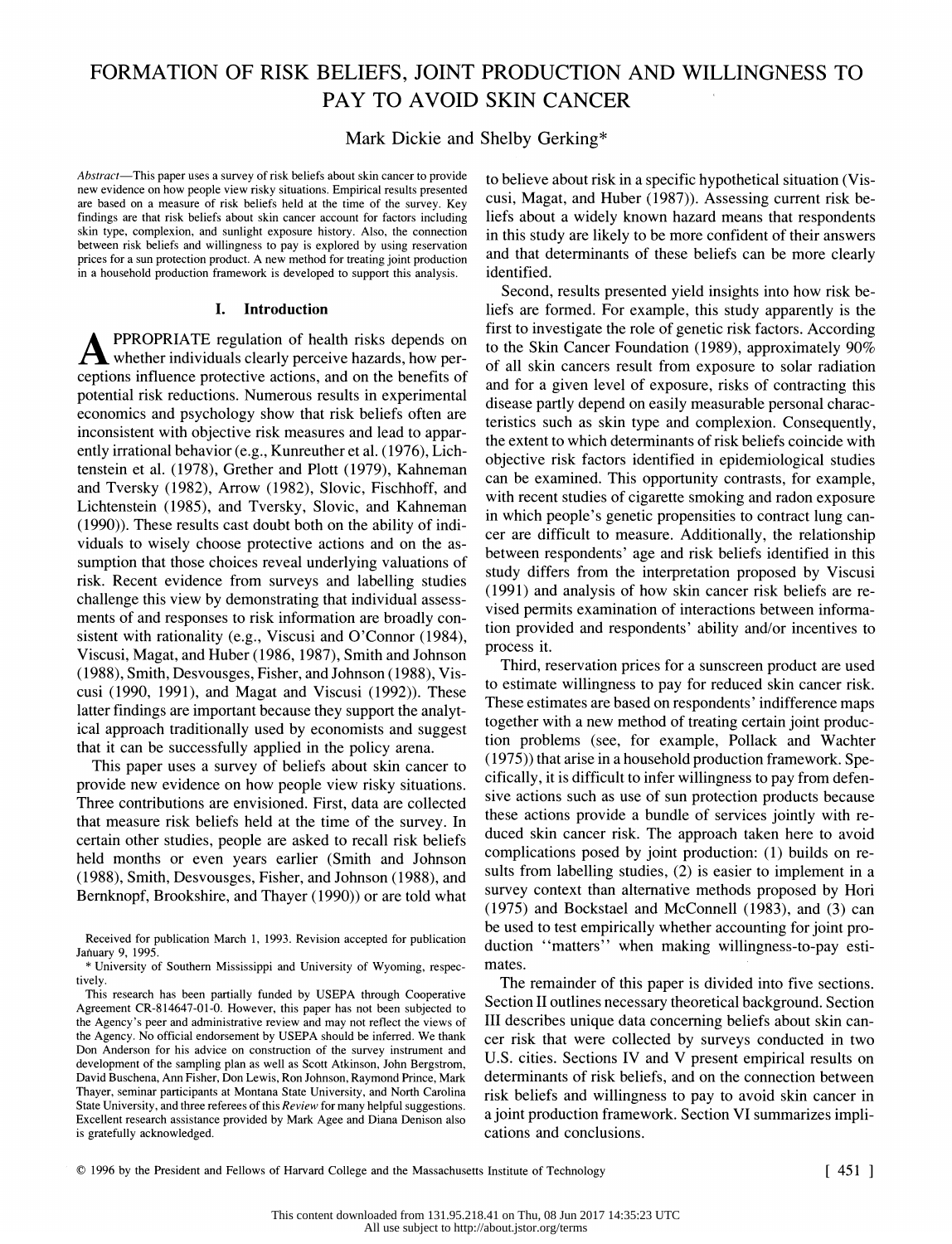#### II. Theoretical Background

 This section uses a household production model to: (1) derive an estimable risk perception function as an outcome of utility maximizing choices and (2) address complications that hinder attempts to value reduced risk when joint produc tion is present. Because the model is familiar, discussion is kept to a minimum and focuses only on aspects directly relevant to empirical work presented in subsequent sections.

An individual maximizes the lifetime utility  $(U)$  function

$$
U = U(X, R^*, A^*, S^*)
$$
 (1)

where  $X$  denotes a composite good and remaining arguments which expresses skin cancer risk perceptions as the outcome where  $X$  denotes a composite good and remaining arguments denote perceptions about consequences of exposure to sunlight;  $R^*$  denotes perceived lifetime risk of skin cancer,  $A^*$  denotes perceived risk of premature aging or wrinkling of skin, and  $S^*$  denotes perceptions of more immediate effects of sunlight such as suntanning and/or sunburning.<sup>1</sup> Specifying timing of occurrence or recurrence of skin cancer, but conforms with how risk is measured in the data at hand (see section III).

 Perceived consequences of sunlight exposure differ from, but are functionally related to, actual consequences:

$$
R^* = R^*(R, \alpha, \beta)
$$
  
\n
$$
A^* = A^*(A, \alpha, \beta)
$$
  
\n
$$
S^* = S^*(S, \alpha, \beta)
$$
\n(2)

where  *denotes actual risk of skin cancer,*  $*A*$  *denotes actual risk of premature skin aging,*  $*S*$  *denotes actual suntanning/* sunburning, and  $\alpha$  and  $\beta$  denote attitudes toward and aware-<br>ness of effects of sunlight exposure, respectively. The com-

$$
R = R(T, G, \Omega)
$$
  
\n
$$
A = A(T, G, \Omega)
$$
  
\n
$$
S = S(T, G, \Omega)
$$
\n(3)

where  $T$  denotes total time spent in direct sunlight whether at work or at leisure,  $G$  denotes a good that can be purchased to reduce harmful effects of sunlight, such as a sun protection product, and  $\Omega$  denotes aspects of the individual's genetic endowment.2 Choices of goods and time allocations are made subject to the full income budget constraint

$$
V = q_x X + q_G G + WT \tag{4}
$$

where full income,  $V = \pi W$ , reflects total time available  $(\pi)$  valued at the individual's wage rate (W) and  $q_i$  (i = X, G) denote full, time inclusive prices (see Becker (1965) for details). $3$ 

 This model supports two main features of the empirical analysis presented later. First, using solutions for G and T, it yields:

$$
R^* = f(W, q_x, q_G, \alpha, \beta, \Omega, \pi) \tag{5}
$$

denotes perceived risk of premature aging or wrinkling of mining risk perceptions, rather than on partial effects holding denotes perceived risk of premature aging or wrinkling of mining risk perceptions, rather than on pa  $\alpha$ ,  $\alpha$ ,  $\alpha$ , and  $\alpha$  denotes perceptions of more immediate effects  $\alpha$ ,  $\alpha$ , and  $\alpha$  constant. While bout types of effects are of original of sunburning.<sup>1</sup> Specifying interest, estimation of total effects is hel U in lifetime terms abstracts from dynamic issues such as the ing the overall role of prior information, genetic susceptibil timing of occurrence or recurrence of skin cancer, but con- ity to skin cancer, and other personal characteristics in deter of utility maximizing choices of goods and time allocations. This equation focuses on total effects of risk factors in deter- X, G, and T constant. While both types of effects are of mining risk perceptions.

> Second, the ex ante marginal willingness to pay or option price of a reduction in perceived risk of skin cancer can be examined by solving for the change in expenditures on G that holds utility constant as shown in equation (6)

$$
d(q_G G) = (q_x U_{R^*}/U_x) dR^* + (q_x U_{A^*}/U_x) dA^* + (q_x U_{S^*}/U_x) dS^* - WdT.
$$
 (6)

where R denotes actual risk of skin cancer, A denotes actual The desired option price is the coefficient of  $dR^*$ , the mone-<br>tized marginal rate of substitution between perceived risk sunburning, and  $\alpha$  and  $\beta$  denote attitudes toward and aware-<br>ness of effects of sunlight exposure, respectively. The com-<br>from the relationship between expenditures on  $G$  and risk ness of effects of sunlight exposure, respectively. The com-<br>
modities R, A, S, in turn, are determined by<br>
alone because  $R^*$  does not change independently of  $A^*$  and<br>
alone because  $R^*$  does not change independently where  $T$  denotes total time spent in direct sunlight whether<br>at work or at leisure,  $G$  denotes a good that can be purchased<br>is no smaller than the number of joint products. The approach tized marginal rate of substitution between perceived risk and the composite good. In the joint production model under alone because  $R^*$  does not change independently of  $A^*$  and S\*. Hori (1975) and Bockstael and McConnell (1983) have proposed methods of estimating values of nonmarket com modities when joint production is present; but both are diffi cult to implement empirically. On the one hand, Hori's ap proach requires knowledge of all joint production functions as well as a technological independence condition which is no smaller than the number of joint products. The approach of Bockstael and McConnell, on the other hand, involves the challenge of identifying a necessary input to the joint production process.

> This paper develops an alternative approach to estimating option prices for nonmarket goods, which is simpler to im plement when survey data are collected. In the context of the model at hand, it involves: (1) defining a hypothetical

<sup>&</sup>lt;sup>1</sup> These consequences of solar radiation exposure span the main dermatologi cal effects discussed more fully in U.S. Environmental Protection Agency (1987). Solar radiation exposure also has been linked to immune system suppression; however, this aspect is not modeled or treated explicitly in subse quent empirical analyses. Also, perceived, rather than actual, consequences are relevant to ex ante decisions of the type examined in this paper, such as pur chases of protective goods and willingness to pay to reduce risk.

 $2$  Joint production arising because G and T are direct sources of utility is ignored in the present context but is considered at length in Dickie and Gerking (1991).

 $3$  The budget constraint is based on simplifying assumptions that (1) time spent to consume one unit of  $X$  and  $G$  is fixed, and  $(2)$  the individual cannot undertake more than one activity at a time. In this case, the full price equals the dollar price plus the product of the wage rate and the time required to consume one unit.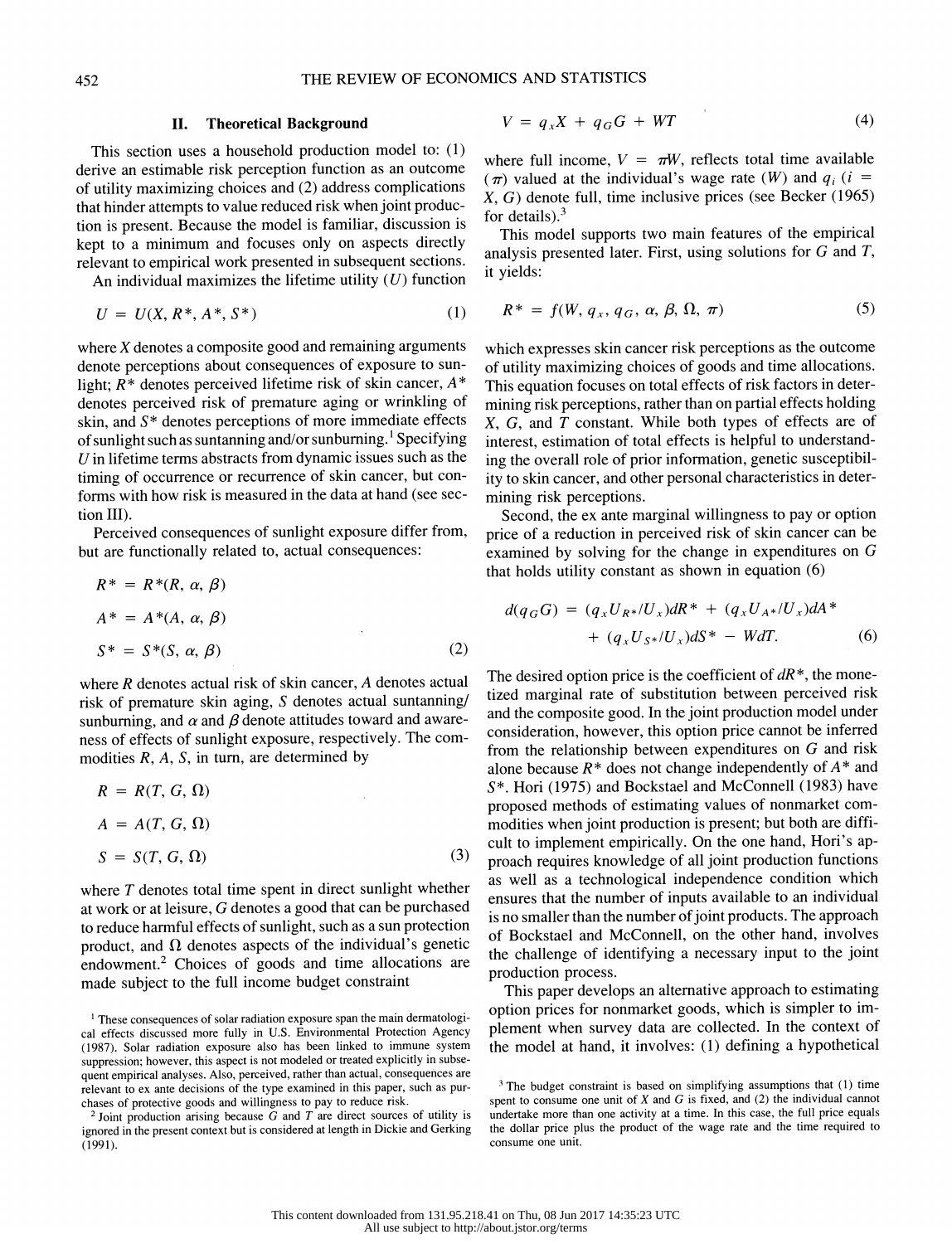sun protection product as a bundle of characteristics ( $G =$  $G(Z_R, Z_A, Z_S)$ , where  $Z_R$  denotes protection against R,  $Z_A$ denotes protection against  $A$ , and  $Z_s$  denotes protection against S, and (2) varying these characteristics indepen dently. With this refinement, the model permits independent variation in  $R^*$ ,  $A^*$ , and  $S^*$  and allows the option price of a reduction in perceived skin cancer risk to be calculated as  $q_x$  times the marginal rate of substitution between  $R^*$  and X (i.e., the coefficient of  $dR^*$ ). Data used to implement this approach, which center around estimation of skin cancer risk perceptions together with reservation prices for the hypo thetical good, are described in section III.

#### III. Data and Survey Methodology

 Data on risk beliefs and related variables were collected through in-person interviews with 291 individuals in Lara mie, Wyoming and San Diego, California.4 Although these communities differ substantially in average annual tempera ture, both have a large number of sunny days each year, and residents have experience dealing with immediate conse quences of exposure to sunlight, such as suntanning and sun burning. To facilitate testing for age and gender related dif ferences in skin cancer risk beliefs, the sampling plan for each location called for surveying 12 males and 12 females in each of six age groups  $(21-30 \text{ years}, 31-40 \text{ years}, 41-50$ years, 51-60 years, 61-70 years, and 71 years and older).<sup>5</sup> Thus, older cohorts were intentionally oversampled; the sample median age of 50 years exceeds that of the U.S. population by 18 years. Respondents were selected by dial ing telephone numbers at random at various times during daytime and evening hours both on weekdays and weekends. After a brief introduction, in which age and gender were ascertained and the general purpose of the survey was stated, prospective respondents were added to the sample if they agreed to participate and if their age-gender cell was not already filled.<sup>6</sup> Prospective respondents were told that they would receive \$15 at the end of a 45 minute interview and

 were allowed to choose a convenient time and location for the questioning.

 The interview began by asking a brief sequence of ques tions to focus the respondent's attention on the general topic of skin damage from solar radiation exposure. For example, respondents were asked whether they ever had heard or read about skin cancer, whether they ever had been diagnosed by a physician as having this disease, and whether they knew of public figures, acquaintances, or relatives who had been treated for skin cancer. Respondents then were asked to make an initial assessment of the risk of contracting skin cancer. Risk assessments were measured using an illustra tion of a ladder with steps numbered from 0 to  $20$ .<sup>7</sup> Respond ents were asked to choose the step that best reflected their own chance (in 20) of contracting skin cancer during the remainder of their lives (or contracting it again if they had already had it). Additionally, they were told to ignore the issue of how severe their case might be. As discussed by Slovic, Fischhoff, and Lichtenstein (1985), people more eas ily understand lifetime rather than annual risks of relatively low-probability events.<sup>8</sup>

 A frequency distribution of initial risk responses (RISKO) is shown in table 1. All steps were chosen at least three times, except the seventeenth which was never selected. The modal step chosen was the tenth. Table 1 reflects three possi ble and interrelated concerns with the initial risk data. First, because of the disproportionately large number of responses that occurred at steps 0, 5, 10, 15, and 20, some people appear to have been unable or unwilling to precisely estimate their risk of getting skin cancer in terms of chances in 20. Second, some respondents apparently were unsure of their answers. Immediately after providing their estimate of RISKO, respondents rated their degree of certainty in making this selection on a scale from 1 to 7 with larger values reflect ing greater certainty. The mean of this variable was 4.4 with 67% of respondents choosing values of 4, 5, 6, or 7. Rela tively greater uncertainty among respondents who chose lower values could arise for several reasons including a feel ing of inadequate knowledge of skin cancer and/or inade quate understanding of probabilities (interviewers did ex plain the concept of chances in 20, however). Also, respondents who rated their degree of certainty at 1 or 2

<sup>8</sup> The procedure of treating risks in the context of total outcomes within a base population has been successfully applied by, for example, Viscusi (1990, 1991) and Viscusi, Magat, and Huber (1987).

<sup>&</sup>lt;sup>4</sup> The survey instrument, available from the authors on request, was pretested on 21 volunteers in Laramie. Ages of these volunteers ranged from 23 to 71; 9 were females. Pretesting, which led to extensive revisions in the wording and order of questions, was conducted using the same interviewers who con ducted the actual survey.

<sup>&</sup>lt;sup>5</sup> Ideally, enough observations would be available to support separate statisti cal analyses (of determinants of skin cancer risk beliefs, for example) in each age/gender cell. Budget constraints, however, limited the number of respond ents in the study. In consequence, the sampling plan was aimed at collecting sufficient numbers of observations to allow for regression analysis of the entire data set with age and gender intercept shifts. Also, the sampling plan called for a total sample of 288; however, interviewers unintentionally oversampled by three. These extra observations are used in the empirical analysis.

<sup>&</sup>lt;sup>o</sup> Approximately 36% of prospective respondents declined to participate in inity the study. These individuals were disproportionately concentrated in the oldest two age groups. Comparing sample statistics with results of the 1990 census reveals that individuals who had not graduated from high school, were non whites or had household incomes exceeding \$50,000 were underrepresented in the San Diego sample relative to their size in the population. The representa tion of these demographic groups in the Laramie sample, however, closely approximates their population frequencies, except that household incomes ex ceeding \$50,000 are oversampled in Laramie while incomes less than \$10,000 are undersampled.

 $7$  Gerking, de Haan, and Schulze (1988) used a similar approach in a mail survey designed to collect risk belief information about chances of accidental death in the workplace. That paper contains a diagram of the 10-step risk ladder shown to respondents. Seven example occupations were shown beside the lad der to provide reference points. In the present study, the ladder had 20 numbered steps and was professionally drawn on a large sheet of posterboard. After the initial risk question was asked, the interviewer unfolded the posterboard to reveal the ladder, explained the concept of "chances in 20," and attempted to make sure that the respondent understood. The respondent then was handed a token (from a common board game) and asked to place it on the ladder. Re spondents made subsequent risk estimates by moving the token to another step on the ladder. The ladder did not show risks of other hazards, and there was no experimentation with other risk intervals (i.e., other than twentieths).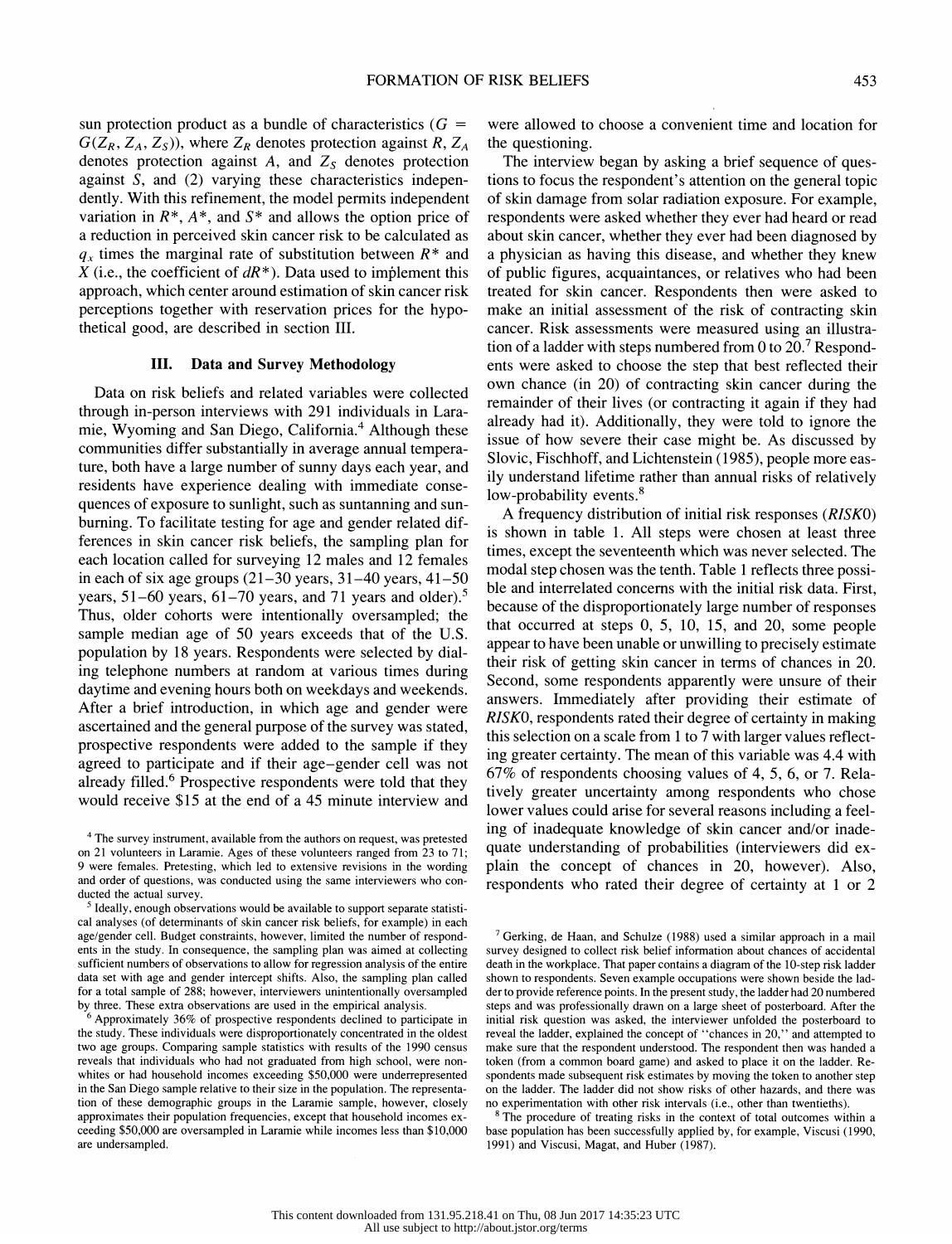TABLE 1.-FREQUENCY DISTRIBUTION OF RISK RESPONSES

|                                                 |                        | Number of Responses |                         |                         |  |
|-------------------------------------------------|------------------------|---------------------|-------------------------|-------------------------|--|
| Step                                            |                        | Initial<br>(RISKO)  | Revised<br>(RISK1)      | Final<br>(RISK2)        |  |
| 0                                               |                        | 21                  | 19                      | 71                      |  |
| $\mathbf{1}$                                    |                        | 22                  | 19                      | 45                      |  |
|                                                 |                        | 20                  | 29                      | 34                      |  |
|                                                 |                        | 17                  | 38                      | 35                      |  |
| $\begin{array}{c} 2 \\ 3 \\ 4 \\ 5 \end{array}$ |                        | 12                  | 23                      | 17                      |  |
|                                                 |                        | 39                  | 25                      | 23                      |  |
| 6                                               |                        | 9                   | 15                      | 15                      |  |
| 7                                               |                        | 18                  | 14                      | 8                       |  |
| 8                                               |                        | 15                  | 12                      | 5                       |  |
| 9                                               |                        | 3                   | 4                       | $\overline{c}$          |  |
| 10                                              |                        | 51                  | 42                      | 10                      |  |
| 11                                              |                        | 3                   | 3                       | 3                       |  |
| 12                                              |                        | 8                   | 5                       | $\mathbf{1}$            |  |
| 13                                              |                        | 3                   | $\overline{\mathbf{4}}$ | 1                       |  |
| 14                                              |                        | 5                   | 1                       | $\overline{\mathbf{c}}$ |  |
| 15                                              |                        | 17                  | 14                      | 6                       |  |
| 16                                              |                        | 4                   | 4                       | 4                       |  |
| 17                                              |                        | 0                   | 1                       | $\mathbf{1}$            |  |
| 18                                              |                        | 5                   | 2                       | $\mathbf{1}$            |  |
| 19                                              |                        | 4                   | 3                       | $\frac{2}{5}$           |  |
| 20                                              |                        | 15                  | 14                      |                         |  |
|                                                 | <b>Total Responses</b> | 291                 | 291                     | 291                     |  |
|                                                 | Mean Step Chosen       | 7.6                 | 6.8                     | 3.8                     |  |

 were more likely than members of the whole sample (22% vs. 18%) to choose step 10 on the ladder; but were less likely than members of the whole sample  $(21\% \text{ vs. } 31\%)$  to choose steps 0, 5, 15, and 20. Interestingly, all respondents at step 20 rated their certainty level at 6 or 7, and 11 of these had a previous diagnosis of skin cancer. Further analysis indi cates that degree of certainty rises with RISKO and is lower for college graduates than for those with less schooling.

 Third, people appear to have overestimated the risk of contracting skin cancer. Although Mintzis (1986) estimates that people, on average, have a 1 in 7 chance of contracting skin cancer during their lifetime (step 3 on the ladder), table 1 indicates that 73% of respondents assessed their own risk at a higher level. Moreover, the mean of RISKO (7.6) sug gests that perceived risks are more than twice as high as Mintzis' estimate. This apparent overestimate is consistent with findings in related studies (for example, Viscusi (1991)). However, this comparison requires further explana tion for at least two reasons. First, respondents who never have had skin cancer, particularly those in the older cohorts, may now have less than a 1 in 7 chance of contracting this disease in the remainder of their lifetimes. Second, Mintzis' estimate appears to refer to the number of people who will contract skin cancer, while the initial risk question, and thus the ladder, introduces the possibility that people can contract this disease more than once. In any case, because 15% of the sample already had been diagnosed with skin cancer and because this disease frequently is recurrent, a mean of RISKO above step 3 on the ladder would not be unexpected.

 After collecting initial risk assessments, interviewers pro vided respondents with Mintzis' estimate for the general population by saying that "In recent studies, medical re-

 searchers have estimated that the average person has about a 3 in 20 chance of getting some type of skin cancer during his or her lifetime (Step 3 on the risk ladder)." Interviewers also explained that according to available medical informa tion, an individual's risk can vary from this average depend ing on: (1) amount of time spent in direct sunlight, (2) sensi tivity of skin to sunlight, (3) extent of previous skin damage, such as severe sunbums or a prior diagnosis of skin cancer, and (4) defensive actions taken to avoid skin damage such as wearing protective clothing and using sun protection products. These risk factors were stated in order to introduce a series of questions, comprising over one-half of the survey, that allowed respondents to consider their own behavior and personal characteristics affecting the chances of getting skin cancer. Quantitative effects of these factors on actual risks were not presented; in fact, available data do not permit breakdowns of skin cancer risk by trait or behavioral charac teristic. Data also were collected on respondents' socioeco nomic and demographic characteristics including age, gen der, marital status, income, schooling, and employment. Respondents then were given an opportunity to provide a revised risk estimate (RISK1) by choosing an alternative step on the risk ladder. A frequency distribution for this variable is shown in the third column of table 1. The mean of RISK1 is 6.8. When compared to the mean of RISKO of 7.6, this outcome may reflect less revision in risk beliefs than oc curred in related studies (Viscusi and O'Connor (1984) and Smith and Johnson (1988)), a point discussed more fully in section IV.

 The final portion of the survey obtained data for valuing skin cancer risk reductions. The approach taken was to un bundle characteristics of a hypothetical sun protection prod uct that offered protection against skin cancer for one year after use. Eight labels (see appendix A for an example) were prepared to describe all possible combinations of three prod uct characteristics: (1) skin cancer protection in regular strength or extra strength, (2) presence or absence of protec tion against premature aging of skin, and (3) sunblock for mula, to prevent all burning and tanning, or tanning formula to allow tanning but not protect against burning. Care was taken to design labels to look like those found on over-the counter sunscreen products and to make the purchase sce nario believable.<sup>9</sup> In particular, respondents were told (and labels also stated) that the sunscreen would be FDA ap proved and is guaranteed not to wash off, feel greasy, or stain clothing. Also, interviewers said that very long-lasting sunscreens may be marketed in future using results from current research on vitamin A derivative products. Two la bels were randomly assigned to each respondent and of the 12 respondents in each age/gender cell in each of the two communities, six were given two extra strength labels and

<sup>&</sup>lt;sup>9</sup> Also, much of the terminology on the labels was chosen to resemble lan guage found on labels of over-the-counter products, which often describe "pro tection" of skin and reduced "chances of skin cancer" as benefits of use. However, use of the word "protect" may have encouraged some respondents to believe that use of the sunscreen would eliminate all skin cancer risk.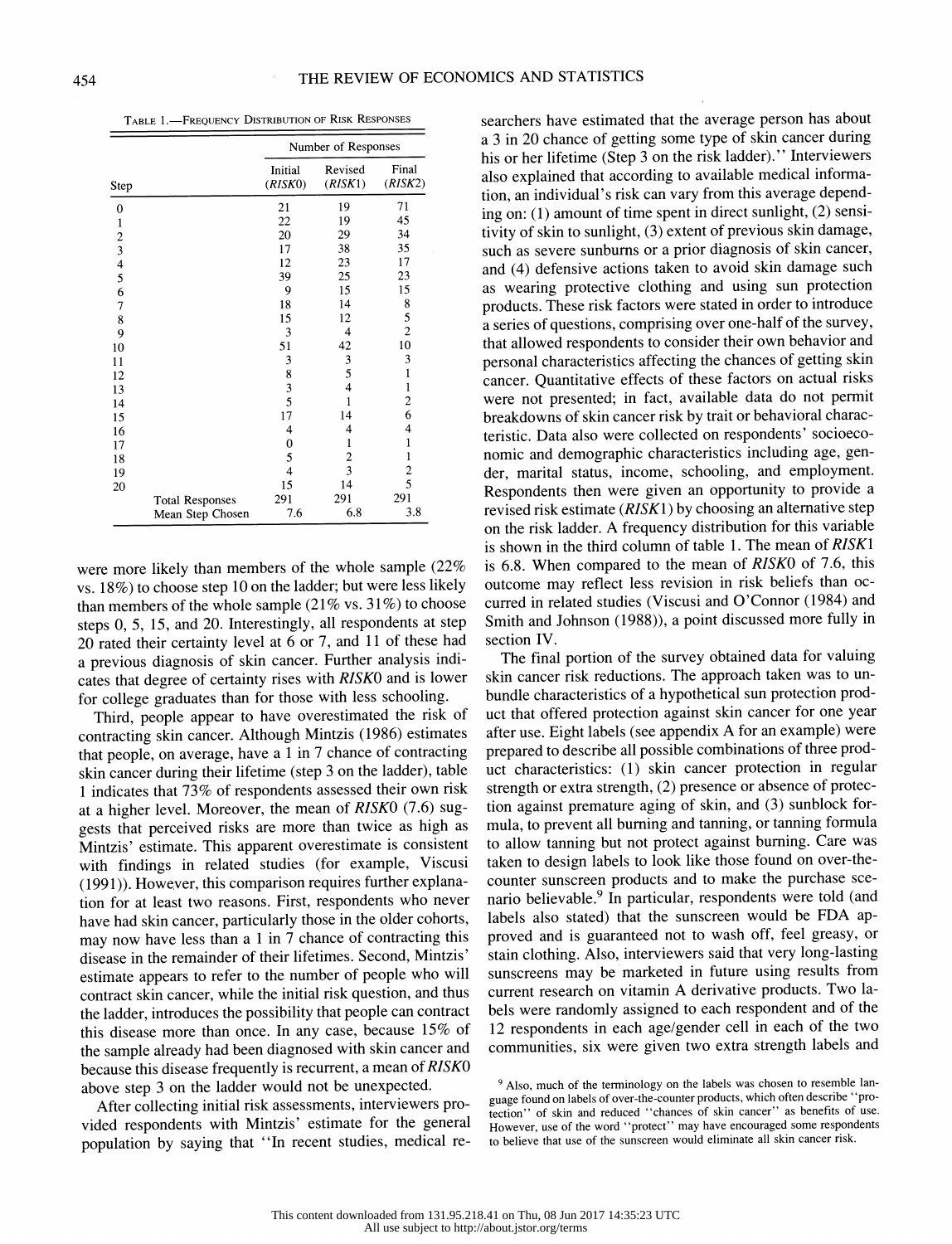six were given two regular strength labels. There are six ways to form pairs of the four labels of a given strength, and each of the six pairs was given to two respondents in each cell. Thus, the labels together with the sample design allow product characteristics to vary independently and fa cilitate estimation of option prices for reduced skin cancer risk.

 After making sure that respondents had read the first label shown, interviewers asked whether they would buy the prod uct. Those answering "yes" (64% of the sample) then were asked: "What would be the maximum amount you would be willing to pay for the first bottle (remember that one bottle lasts an entire year)?"<sup>10</sup> Then all respondents, whether or not they would purchase the sunscreen, were asked to think about applying it at one year intervals for the rest of their lives, and asked whether their lifetime skin cancer risk would change if they did so. Those answering "yes" (74% of the sample) were asked to select a new step on the risk ladder to represent their lifetime risk of skin cancer assuming use of the new sunscreen. Those answering "no" were assigned their previously selected value of RISK1. This outcome re sulted in the frequency distribution for RISK2 shown in the fourth column of table 1. Finally, interviewers gave respond ents the second label in their assigned pair, allowed time to read it, and repeated the questions about purchase intentions for the first bottle and willingness to pay. The risk assess ment question was not repeated because cancer protection strength was the same for each respondent.

 Perceived risks conditional on lifetime use of the new sunscreen have a mean of 3.8, reflecting an average risk reduction of 2.9 ladder steps. Although 26% of respondents believed the sunscreen would not reduce their risk at all, others associated substantial risk reduction with use of the product. Expressed as a percentage of RISK1, the risk reduc tion has a mean of 48% and a median of 50%. Also, 18% of respondents felt that lifetime use would reduce risk to zero suggesting that possible certainty premiums in reservation prices should be investigated (see section V). $^{11}$ 

 Frequency distributions of sunscreen reservation prices, tabulated by first and second label offered, are shown in table 2. Reservation prices range from \$0, the value assigned to those who would not purchase, to \$1,000; prices are dis proportionately concentrated at lower values. In total, 8%

<sup>10</sup> This open-ended format for valuation questions often yields high nonre sponse rates and/or a large number of protest zeros and implausibly high or low stated values (Freeman (1993), p. 171; Mitchell and Carson (1989)). As noted by Mitchell and Carson (p. 97), however, the format works smoothly in some cases, particularly if respondents are familiar with paying for similar goods. In the present study, there is a 100% response rate to the valuation question among those who indicated they would purchase the sunscreen lotion.

<sup>11</sup> Those who believe the sunscreen can eliminate all risk evidently attach a large (and perhaps implausible) weight to future incremental exposure relative to past exposure. Indeed, further analysis indicates that those with less past exposure perceive significantly larger risk reductions, including younger indi viduals and those who report they have not previously spent a lot of time outdoors in direct sunlight. In any event, neither the product labels nor the interviewers offered specific instructions on distinguishing past from future exposure.

TABLE 2.-FREQUENCY DISTRIBUTION OF SUNSCREEN RESERVATION PRICES BY LABELS

|                                                          |                | Number of Responses |         |
|----------------------------------------------------------|----------------|---------------------|---------|
| <b>Reservation Price</b>                                 | First<br>Label | Second<br>Label     | Total   |
| \$0 (Would not purchase)                                 | 107            | 103                 | 210     |
| $$1.00 - $5.00$                                          | 22             | 22                  | 44      |
| $$5.01 - $10.00$                                         | 43             | 29                  | 72      |
| $$10.01 - $15.00$                                        | 18             | 25                  | 43      |
| $$15.01 - $20.00$                                        | 31             | 26                  | 57      |
| $$20.01 - $25.00$                                        | 20             | 22                  | 42      |
| $$25.01 - $50.00$                                        | 31             | 36                  | 67      |
| $$50.01 - $75.00$                                        | 2              | 9                   | 11      |
| \$75.01-\$100.00                                         | 10             | 10                  | 20      |
| \$100.01-\$200.00                                        | 5              | 4                   | 9       |
| \$200.01-\$300.00                                        |                | 0                   |         |
| \$300.01-\$500.00                                        |                | 4                   | 5       |
| \$1000                                                   |                |                     |         |
| <b>Total Responses</b>                                   | 291            | 291                 | 582     |
| <b>Median Reservation Price</b>                          | \$10           | \$10                | \$10    |
| <b>Mean Reservation Price</b><br>(including \$0 amounts) | \$20.12        | \$29.29             | \$24.66 |

 of observations are above \$50 per bottle and the mean price computed over both labels offered was  $$24.66$ <sup>12</sup> The mean bid was 45.5% higher for the second label than for the first, although the median bid was \$10 for each. Because presenta tion of labels was randomized, as described above, reasons why respondents tended to bid more for the second label are a matter of speculation.

#### IV. Determinants of Risk Beliefs

 Table 3 reports estimates of a risk perception function (equation (5)) and sample means of variables used in the analysis. Explanatory variables measure respondents' atti tudes toward and awareness of skin disorders, genetic attri butes, prior information, and economic circumstances that may determine risk beliefs about skin cancer and related effects of exposure to sunlight. Prices of market goods and total time available per day are assumed to be the same for all respondents and, therefore, do not appear as explanatory variables in the equations estimated. Age variables serve to proxy remaining years of life. Column 4 of table 3 presents fully-censored regression (see Stewart (1983)) estimates of an equation for RISKO. This estimation method was chosen because, as shown in table 1, 7% of observations on RISKO occur at the lower limit of zero and 5% occur at the upper limit of twenty. Also, this method captures the idea that respondents have a continuous, latent "true" subjective risk assessment and choose the step on the ladder that most closely reflects the value of the latent variable. Estimates presented show how respondents formed their initial risk

 $12$  A possible concern about the sunscreen reservation price data relates to the \$15 payment to respondents for participating in the survey. However, be cause all respondents received the payment, this potential source of bias cannot be investigated.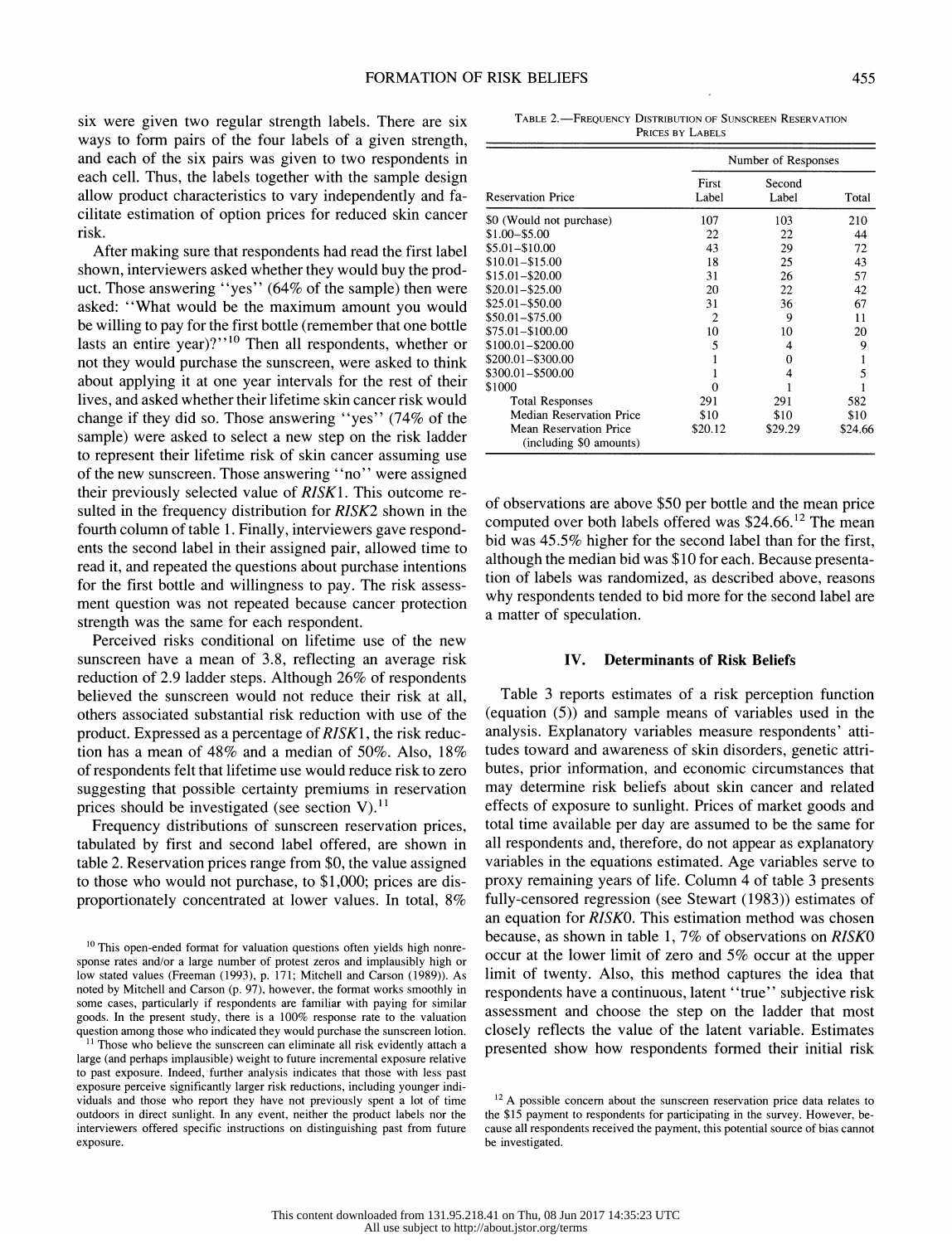#### 456 THE REVIEW OF ECONOMICS AND STATISTICS

|                             |                                                                                                           |              | Dependent Variables <sup>a</sup> |                            |
|-----------------------------|-----------------------------------------------------------------------------------------------------------|--------------|----------------------------------|----------------------------|
| <b>Explanatory Variable</b> | Definition                                                                                                | Sample Mean  | <b>RISKO</b>                     | RISK1                      |
| <b>RISKO</b>                | = Initial lifetime skin cancer risk assessment                                                            |              |                                  | 0.920c                     |
| <b>SCDIAG</b>               | $= 1$ if have been diagnosed with skin cancer                                                             | 0.15         | 6.295c                           | (0.03)<br>$1.503^{\circ}$  |
|                             |                                                                                                           |              | (1.00)                           | (0.42)                     |
| <b>KNOWANY</b>              | $= 1$ if know acquaintance or relative or know of a public                                                | 0.87         | 1.806 <sup>c</sup>               | 0.942 <sup>c</sup>         |
|                             | figure who has had skin cancer                                                                            |              | (0.94)<br>$-b$                   | (0.38)<br>$_{\rm b}$       |
| <b>FAIR</b>                 | $= 1$ if natural skin color is fair<br>$= 1$ if natural skin color without suntan is moderately fair      | 0.20<br>0.39 | $-2.545^{\circ}$                 | 0.132 <sup>c</sup>         |
| <b>MODFAIR</b>              |                                                                                                           |              | (0.88)                           | (0.35)                     |
| <b>MEDIUM</b>               | $= 1$ if natural skin color without suntan is medium                                                      | 0.29         | $-2.903^{\circ}$                 | $-0.109$                   |
|                             |                                                                                                           |              | (0.96)                           | (0.39)                     |
| <b>DARK</b>                 | $= 1$ if natural skin color without suntan is dark/olive                                                  | 0.12         | $-2.119^{\circ}$                 | $-0.121$                   |
|                             |                                                                                                           |              | (1.19)                           | (0.48)<br>$-0.694^{\circ}$ |
| NOT TYPE1                   | $= 1$ if skin response to 2 hrs direct sunlight without special<br>protection is not "always burns"       | 0.62         | $-0.496$<br>(0.72)               | (0.29)                     |
| <b>BADBURN</b>              | $= 1$ if have ever had a sunburn with blisters                                                            | 0.56         | 1.106                            | $-0.629^{\circ}$           |
|                             |                                                                                                           |              | (0.66)                           | (0.27)                     |
| <b>ALOTSUN</b>              | $= 1$ if have spent a lot of time in sun in lifetime                                                      | 0.77         | 2.038 <sup>c</sup>               | $-0.027$                   |
|                             |                                                                                                           |              | (0.76)<br>$\frac{1}{2}$          | (0.31)<br>$-^{\rm b}$      |
| <b>TWENTY</b>               | $= 1$ if age 21-30                                                                                        | 0.16<br>0.17 | $-2.135^{\circ}$                 | $-0.205$                   |
| <b>THIRTY</b>               | $= 1$ if age 31-40                                                                                        |              | (1.07)                           | (0.43)                     |
| <b>FORTY</b>                | $= 1$ if age 41-50                                                                                        | 0.17         | $-1.107$                         | $-0.064$                   |
|                             |                                                                                                           |              | (1.15)                           | (0.46)                     |
| <b>FIFTY</b>                | $= 1$ if age 51–60                                                                                        | 0.17         | $-3.119^{\circ}$                 | $-0.342$                   |
|                             |                                                                                                           |              | (1.18)                           | (0.48)                     |
| <b>SIXTY</b>                | $= 1$ if age 61-70                                                                                        | 0.16         | $-2.448^{\circ}$<br>(1.26)       | $-0.325$<br>(0.50)         |
| <b>SEVENTY</b>              | $= 1$ if age 71 or older                                                                                  | 0.17         | $-3.102^{\circ}$                 | $-0.776$                   |
|                             |                                                                                                           |              | (1.29)                           | (0.52)                     |
| MALE                        | $= 1$ if male                                                                                             | 0.50         | $-0.415$                         | 0.723c                     |
|                             |                                                                                                           |              | (0.66)                           | (0.26)                     |
| <b>IMPSKCAN</b>             | $= 1$ if avoiding skin cancer not unimportant                                                             | 0.71         | 0.074<br>(0.95)                  | $-0.806c$<br>(0.38)        |
| <i><b>IMPAGING</b></i>      | $= 1$ if avoiding premature aging of skin not unimportant                                                 | 0.73         | 0.663                            | 0.083                      |
|                             |                                                                                                           |              | (0.86)                           | (0.34)                     |
| <b>IMPBURN</b>              | $= 1$ if avoiding sunburn not unimportant                                                                 | 0.73         | 0.694                            | 0.542                      |
|                             |                                                                                                           |              | (0.86)                           | (0.35)                     |
| <b>LARAMIE</b>              | $= 1$ if live in Laramie, 0 if San Diego                                                                  | 0.50         | $-0.107$                         | $-0.526c$                  |
| <b>MARRIED</b>              | $= 1$ if currently married                                                                                | 0.56         | (0.65)<br>1.082                  | (0.26)<br>0.177            |
|                             |                                                                                                           |              | (0.71)                           | (0.28)                     |
| <b>INCOME</b>               | = household annual income, ten thousand dollars                                                           | 3.39         | 0.091                            | $-0.101$                   |
|                             |                                                                                                           |              | (0.19)                           | (0.08)                     |
| <b>COLLGRAD</b>             | $= 1$ if college graduate                                                                                 | 0.39         | 0.552                            | 0.070                      |
| <b>EMPLOYED</b>             | = 1 if employed full- or part-time                                                                        | 0.55         | (0.69)<br>0.735                  | (0.28)<br>$-0.279$         |
|                             |                                                                                                           |              | (0.81)                           | (0.32)                     |
| <b>BLUE</b>                 | $= 1$ if blue-collar occupation                                                                           | 0.25         | 1.556 <sup>c</sup>               | 0.131                      |
|                             |                                                                                                           |              | (0.77)                           | (0.31)                     |
| CONSTANT                    |                                                                                                           |              | 4.752 <sup>c</sup>               | $-0.756$                   |
|                             |                                                                                                           |              | (1.77)<br>$5.081$ <sup>c</sup>   | (0.72)<br>1.993c           |
| $\sigma$                    |                                                                                                           |              | (0.23)                           | (0.09)                     |
| Log-Likelihood              |                                                                                                           |              | $-811.82$                        | $-568.19$                  |
| Chi-Square                  |                                                                                                           |              | 103.90                           | 589.72                     |
|                             | <i>p</i> -value for likelihood ratio test that coefficients of all explanatory variables are jointly zero |              | < 0.001                          | < .001                     |

#### TABLE 3.-DETERMINANTS OF RISKO AND RISK1

<sup>a</sup> Asymptotic standard errors are in parentheses beneath coefficient estimates.

<sup>o</sup> Denotes omitted dummy variable.<br><sup>c</sup> Denotes significance at 5% level using one-tail test.

beliefs. Data on initial risk beliefs were collected prior to obtaining information on all variables except whether re spondents knew of anyone who ever had contracted skin cancer or whether they themselves ever had been diagnosed by a physician as having this disease.

The log-likelihood value for this equation suggests that

 initial skin cancer risk assessments are significantly related at the 1% level to measurable risk factors and related vari ables. Both variables measuring prior experience with skin cancer (SCDIAG and KNOWANY) positively and signifi cantly affect RISKO. As reported by Greenberg et al. (1990), people who previously have had a nonmelanoma skin cancer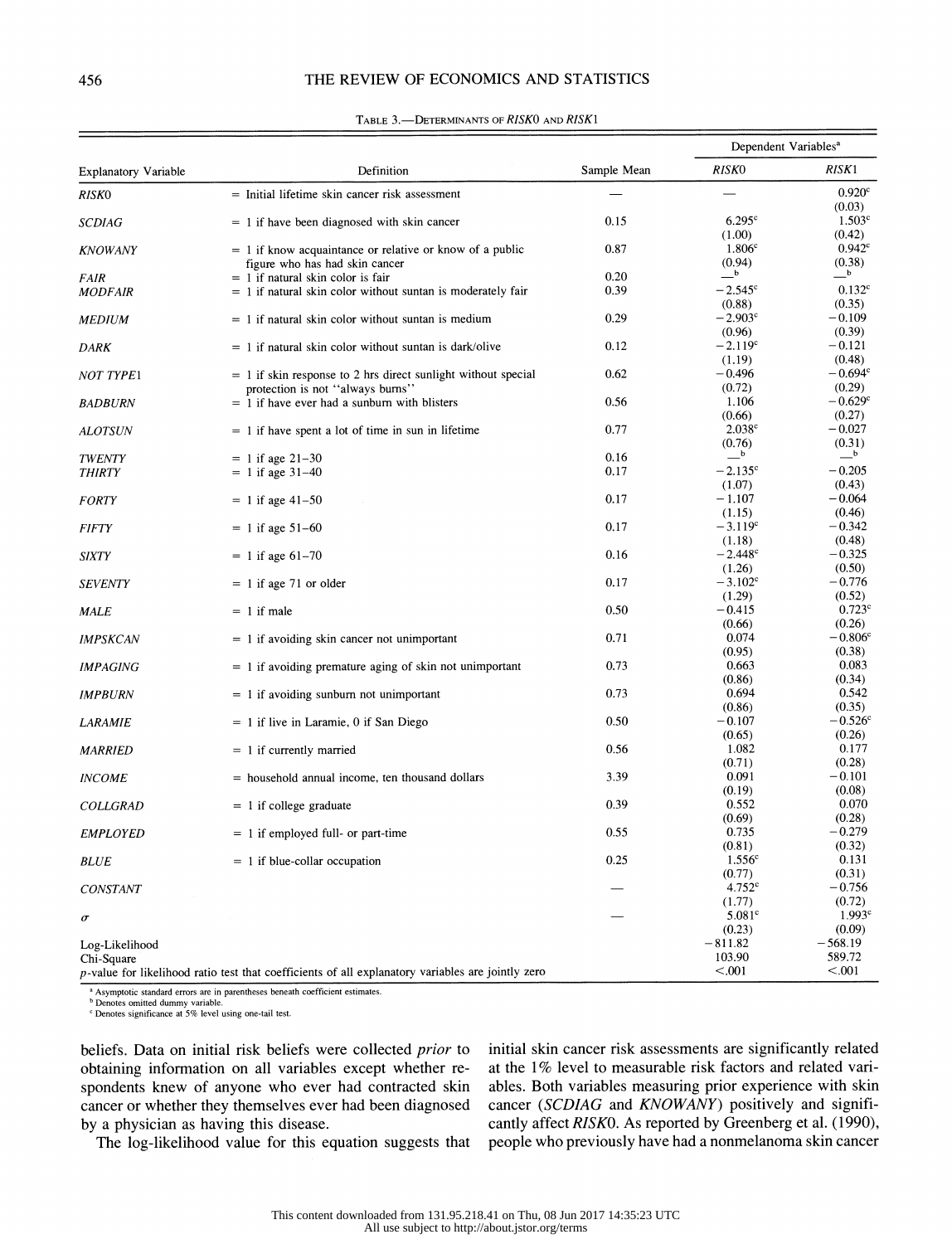face a higher risk for another. The coefficient of SCDIAG indicates that individuals previously diagnosed with skin cancer perceive lifetime risks approximately 30 percentage points higher than other individuals.

 Additionally, individuals with moderately fair, medium, or dark complexions perceive lower levels of skin cancer risk as compared with those having a fair complexion. Personal experience with solar radiation exposure, such as a judgment that a lot of time previously had been spent in the sun, elevate RISKO. These results are of interest because they suggest that people account for important objective risk factors and exposure history when forming risk beliefs. Comparison of predicted RISKO values with actual risks would be a logical next step; however, medical data on nonmelanoma skin can cers (the overwhelmingly predominant type) are weak and, as indicated previously, breakdowns by skin type and solar radiation exposure history are not possible. Thus, the issue of accuracy and rationality of perceived risk assessments is not pursued beyond testing whether beliefs are predictably related to objective risk factors.

 Results also show that the youngest respondents (those in the age group 21-30) perceive significantly higher lifetime skin cancer risk than older respondents, although coefficients of dummy variables for age do not show a systematic pattern of decline. This outcome has at least two competing interpre tations. First, as more fully discussed by Viscusi (1991), it is consistent with a Bayesian learning model in which younger people weight recent publicity about risk more heavily than would older people and older people weight experience with risky activities more heavily than would younger people. Further analysis, however, does not support this interpreta tion. Viscusi's conjecture suggests that effects of experience with solar radiation (measured by BADBURN, ALOTSUN, SCDIAG, and KNOWANY) should intensify with age. Inter actions between age and experience variables, when added to the table 3 equation for RISKO, had coefficients that were not jointly, significantly different from zero at conventional levels ( $p = 0.34$ ).<sup>13</sup>

 Second, the effect of age on initial risk assessments instead may suggest that respondents distinguished between mar ginal and cumulative hazards. As people age, they face a greater chance of experiencing skin cancer in a given year. However, members of younger cohorts appear to face larger cumulative lifetime risks, both because they would expect to live longer (and, thus, have more time available to contract skin cancer) and because lifetime skin cancer risks have been increasing. Glass and Hoover (1989) report that skin cancer risks now have grown to "epidemic proportions" and that incidence rates of squamous cell skin cancer and melanoma have increased by a factor of three or four since the 1960s. In any case, this speculation is not conclusive and the role

 of age or life expectancy in subjective risk assessments will be an important topic to consider in future studies.<sup>14</sup>

 Remaining explanatory variables do not significantly af fect RISKO, except that blue collar workers report higher values of RISKO than do others.<sup>15</sup> This result presumably occurs because they spend more time in sunlight while on the job.<sup>16</sup> Men and women evidently perceive similar levels of initial risk.17

 Column 5 of table 3 presents fully-censored regression estimates of the determinants of RISK1, the revised estimate of lifetime skin cancer risks made by respondents after re ceiving information. This equation includes RISKO as an ex planatory variable, and can be interpreted in the Bayesian learning framework used by Viscusi and O'Connor (1984) and Smith and Johnson (1988). Because only 28.2% of re spondents in the present study revised their original risk as sessment, RISKO is highly significant in explaining variation in RISK1, and because 88% of revisions were downward, the coefficient of RISKO is significantly lower than unity. Remaining coefficient estimates measure effects of variables on revised risk assessments after controlling for initial as sessments.

 As shown in table 3, individuals who had a previous diag nosis and/or who knew of others having skin cancer still perceive higher risk (net of effects of RISKO) than individu als having less direct experience with the disease, while those who view avoiding skin cancer as important perceive lower risk. These results reflect the greater propensity of less knowledgeable or more concerned individuals to use information provided and then decrease their risk assess ments. In an unreported probit equation to explain the proba bility of revision based on the same explanatory variables used in the RISK1 equation, coefficients of SCDIAG and KNOWANY are negative and significant (at 5%). The higher probability of revision among less knowledgeable individu als, coupled with the previously noted tendency to revise downward, results in the less informed group making signifi cantly lower revised risk assessments, net of effects of initial assessments. Similarly, importance of avoiding skin cancer

<sup>&</sup>lt;sup>13</sup> Results from this and other supplementary regressions referred to later in the text are available from the authors on request.

<sup>&</sup>lt;sup>14</sup> A referee suggested that effects of solar radiation experience may not inten sify with age because tanning was not a way to show a healthy and attractive appearance until relatively recently. Earlier in life, older people may have avoided the sun to maintain a youthful look and to avoid leaving the impression that they had to work outdoors.

<sup>&</sup>lt;sup>15</sup> The "importance" variables (IMPSKCAN, IMPAGING, IMPBURN) are included as measures of attitudes towards effects of sunlight exposure (denoted as  $\alpha$  in equation (5)). These variables are jointly insignificant in the RISKO equation, however, and removing them does not substantially alter other coeffi cients.

 $\sim$  A supplementary regression (available on request) to explain time currently spent outdoors between 10:00 a.m. and 3:00 p.m. suggests that blue collar workers spend significantly more work time but no more leisure time in direct sunlight than other individuals. Also, current exposure is not as closely related to historical exposure as might be expected; the Pearson correlation between BLUE and ALOTSUN is 0.11.

<sup>&</sup>lt;sup>17</sup> Men and women appear to weight the various determinants of risk differ ently, however. When the RISKO equation is re-estimated including interactions between all explanatory variables and MALE, the hypothesis that coefficients of interaction variables are jointly zero is rejected at less than 1%.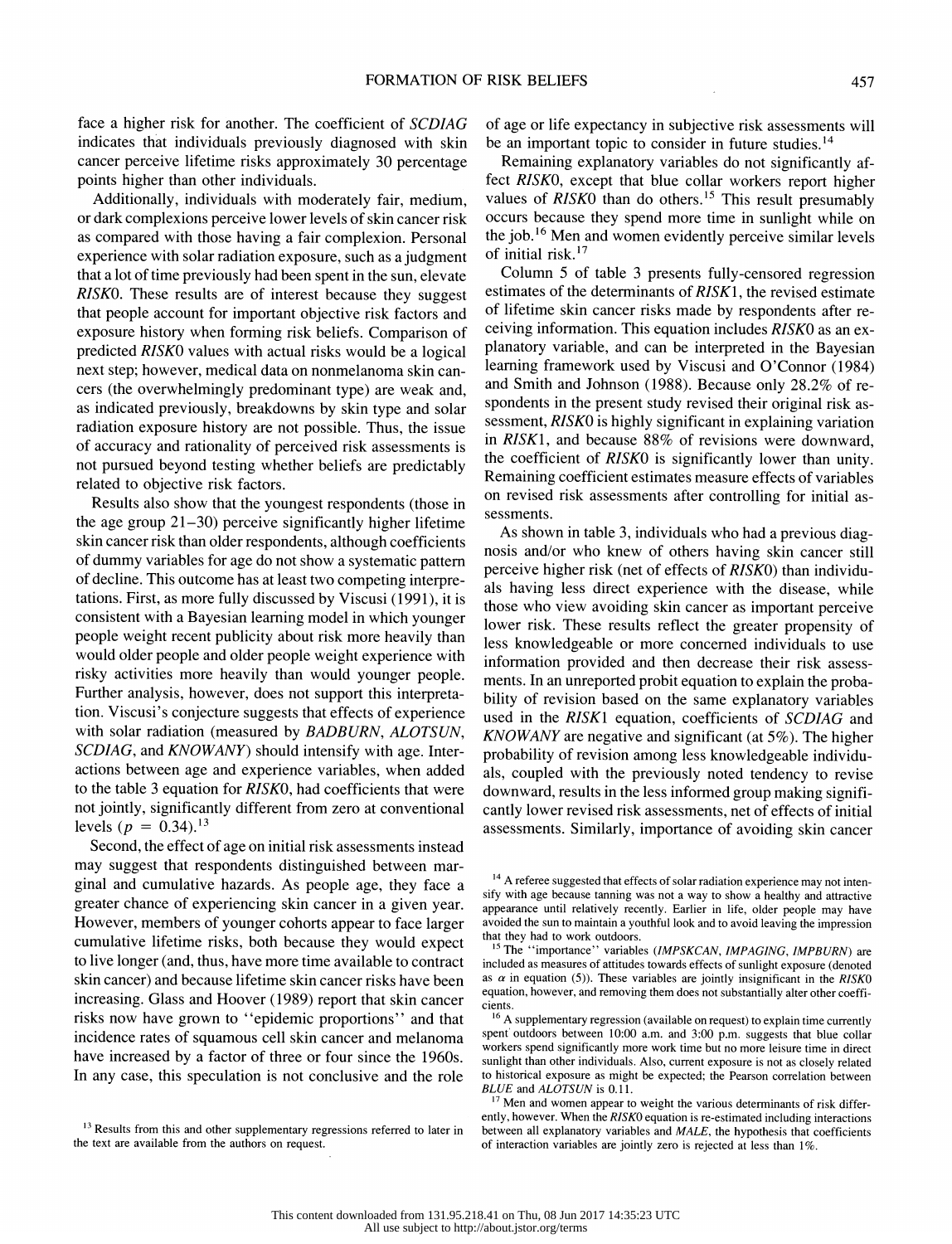is positively associated with the probability of revision, lead ing to lower revised risk assessments among more concerned individuals.

 A few other variables are significantly related to RISK1 at the 5% level in a two tail test after removing effects of RISKO. People with some sensitive skin types perceive lower levels of risk, as do males and those who recall a sunburn with blisters. The insignificant effects of age categories sug gest that the effect of age on skin cancer risk beliefs operates mainly through initial assessments rather than through re sponses to information.

 The table 3 estimates reflect smaller revisions in risk be liefs as compared with findings of Viscusi and O'Connor (1984) and Smith and Johnson (1988). These two studies compute a ratio measuring how information received by re spondents is weighted relative to information already pos sessed. The denominator is the weight respondents attached to their original estimate when making their revised estimate. The numerator is the weight implicitly attached to informa tion received, calculated using the ex post restriction that the two weights sum to unity. Ratios reported by Viscusi and O'Connor exceed unity in 7 of 8 cases considered and exceed 30 when the risk revision is largest, suggesting that information respondents received dominated prior beliefs in revised risk assessments. Smith and Johnson report a sub stantially smaller ratio of approximately one-third.

 A similar calculation was performed by re-estimating the RISK1 equation with the constraint that the weights sum to unity, yielding a ratio of 0.16. Possible explanations for the more limited revision of risk estimates found here include: (1) when people provide their own current estimate of a risk, they may be more reluctant to alter it than in situations where they are asked to make a retrospective judgment as was nec essary in the Smith and Johnson study; (2) there is a greater difference between the risk information provided and re spondents' priors in the Viscusi and O'Connor study than between Mintzis' estimate and the mean of RISKO, or more generally, people may be more knowledgeable about skin cancer risk than other hazards, so that information provided by the interviewers may already have been known; (3) infor mation provided verbally may have less impact than it would if provided in a pamphlet or label, as was done in the cited studies; and (4) the nature of the risks may differ in several important respects. Specifically, skin cancer is rarely fatal, while exposure to radon gas and certain chemicals may be associated with less easily treated diseases; many people have more direct experience with skin cancer or other conse quences of sunlight exposure than they would with other diseases, as evidenced by means of SCDIAG, KNOWANY, ALOTSUN and BADBURN; and skin cancer risks are large relative to risks often considered in other studies.

#### V. Option Price of Reducing Skin Cancer Risk

 Option price estimates for reducing skin cancer risk are based on equation (6) in section II and make use of the  risk data analyzed in section IV. In this section, attention is primarily directed to treatment of joint production and re lated conceptual issues. Option price estimates presented are intended to illustrate methods developed, although they also may be of possible policy relevance. Results presented in table 4 use respondents' intended expenditures (bids) on the sunscreen described in section III as the dependent variable. Bids are assumed to be generated by

$$
RPRICE_{ij} = \begin{cases} RPRICE_{ij}^{*} & \text{if} \quad RPRICE_{ij}^{*} \geq M \\ 0 & \text{if} \quad RPRICE_{ij}^{*} < M \end{cases} \quad (7)
$$

where  $RPRICE_{ij}^{*}$  is a latent variable measuring respondent  $i's$  ( $i = 1, \ldots, 291$ ) reservation price for one bottle of sunscreen on the  $i^{\text{th}}$  opportunity to purchase it ( $j = 1, 2$ ). Positive bids are observed when  $RPRICE_{ij}^*$  is greater than or equal to  $M$ , the expected market price, which is assumed to be constant for all respondents. Also, as previously dis cussed,  $RPRICE_{ij}$  pertains to a one year's supply of sun screen, rather than to a lifetime supply as envisioned by the model. This discrepancy is treated as an errors-in-variables problem in which the always non-negative error imparts a downward bias to the estimate of the constant term, but does not affect estimates of other coefficients. Calculation of the option price hinges on the relationship between the reserva tion price and DRISK which measures the reduction in per ceived lifetime risk of skin cancer when other sunscreen characteristics are held constant.

 Estimates presented in table 4 were obtained using maxi mum likelihood methods adapted from Smith and Blundell (1986). This joint estimation procedure takes account of probable simultaneity between RPRICE and DRISK, and in cludes a tobit component in the likelihood function for RPRICE as well as a linear regression component for DRISK. Also, because each respondent had the opportunity to report two reservation prices, estimates are obtained in a random effects framework where the error term in the RPRICE equa tion is the sum of permanent and transitory components.<sup>18</sup> Computations used the quadrature routine of Butler and Moffitt (1982). Joint maximum likelihood estimation was pursued after application of Smith and Blundell's exogeneity test which resulted in rejecting the null hypothesis of exo geneity of DRISK at 1% significance in preliminary regres sions. Estimates of the DRISK equation are reported in ap pendix B. Coefficient estimates in both of the table 4 equations are jointly, statistically significant at conventional

<sup>&</sup>lt;sup>18</sup> A three step procedure was used to obtain the estimates presented. First, a least squares regression of RPRICE on its determinants was estimated with no account taken of repeated observations to obtain initial coefficient values. Second, these initial values were used in joint maximum likelihood estimation of RPRICE and DRISK equations with no account taken of repeated observa tions. Third, joint maximum likelihood estimates incorporating the variance components structure were obtained using the step two estimates as start-up values. Note that the variance components framework incorporated here was not treated by Smith and Blundell (1986).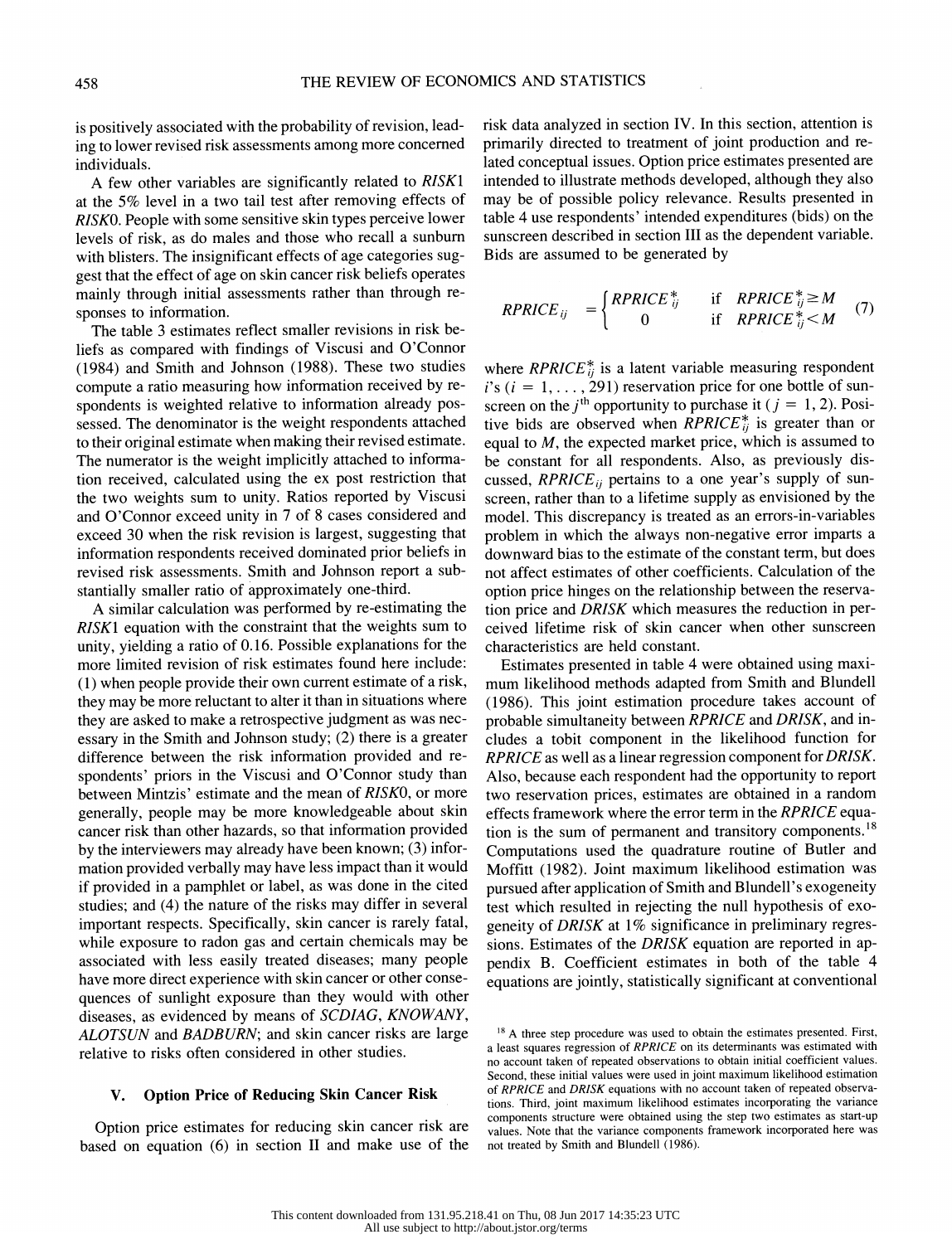#### FORMATION OF RISK BELIEFS 459

|                             |                                                                |             |                        | Coefficient Estimates <sup>b</sup> |
|-----------------------------|----------------------------------------------------------------|-------------|------------------------|------------------------------------|
| <b>Explanatory Variable</b> | Definition                                                     | Sample Mean | (1)                    | (2)                                |
| <b>DRISK</b>                | $= -(RISK2 - RISK1)$                                           | 2.93        | $54.703^e$             | $43.718^e$                         |
|                             |                                                                |             | (7.73)                 | (6.87)                             |
| R <sub>1</sub>              | $= 0 \leq RISK1 \leq 1$                                        | 0.13        | $-{\rm c}$             | $-{\rm c}$                         |
| R <sub>2</sub>              | $= 2 \leq RISK1 \leq 4$                                        | 0.31        | 45.028 <sup>e</sup>    | 27.880 <sup>e</sup>                |
|                             |                                                                |             | (7.92)                 | (9.17)                             |
| R3                          | $= 5 \leq RISK1 \leq 9$                                        | 0.24        | $-29.325^{\circ}$      | $-60.248^{\circ}$                  |
|                             |                                                                |             | (10.99)                | (12.83)                            |
| R <sub>4</sub>              | $= 10 \leq RISK1 \leq 14$                                      | 0.19        | $-69.641$ <sup>e</sup> | $-95.562$ <sup>e</sup>             |
|                             |                                                                |             | (15.90)                | (15.65)                            |
| R5                          | $= 15 \leq RISK1 \leq 20$                                      | 0.13        | $-147.72^e$            | $-157.61^{\circ}$                  |
|                             |                                                                |             | (21.77)                | (22.98)                            |
| <b>LOWINC</b>               | $= 1$ if household annual income $\leq$ \$20,000               | 0.30        | $-{\rm c}$             | $-{\rm c}$                         |
| <b>MEDINC</b>               | $= 1$ if \$20,000 $\le$ household annual income $\le$ \$40,000 | 0.38        | $-15.532$              | $-9.012$                           |
|                             |                                                                |             | (24.03)                | (22.88)                            |
| <b>HIGHINC</b>              | $= 1$ if household annual income $\geq$ \$40,000               | 0.32        | $-0.683$               | $-4.971$                           |
|                             |                                                                |             | (26.32)                | (23.85)                            |
| R <sub>2</sub> *DRISK       | = Interaction of $R2$ and $DRISK$                              | 0.49        | $-17.905^{\circ}$      |                                    |
|                             |                                                                |             | (4.85)                 | $-4.117$                           |
| R3*DRISK                    | = Interaction of $R3$ and $DRISK$                              | 0.78        | $-4.383$               | (4.92)                             |
|                             |                                                                |             | (4.08)                 | 6.966                              |
| R4*DRISK                    | = Interaction of $R4$ and $DRISK$                              | 0.98        |                        | (4.35)                             |
|                             |                                                                |             | $-2.833$               | $9.296^{\circ}$                    |
| R5*DRISK                    |                                                                |             | (4.07)                 | (3.97)                             |
|                             | $=$ Interaction of R5 and DRISK                                | 0.63        | $-4.883$               | 6.532                              |
|                             |                                                                |             | (3.87)                 | (4.08)                             |
| MED*DRISK                   | $=$ Interaction of <i>MEDINC</i> and <i>DRISK</i>              | 1.17        | 0.675                  | $-1.972$                           |
|                             |                                                                |             | (1.43)                 | (1.45)                             |
| HIGH *DRISK                 | $=$ Interaction of HIGHINC and DRISK                           | 0.95        | $6.045$ <sup>e</sup>   | $5.938^{\rm e}$                    |
|                             |                                                                |             | (1.47)                 | (1.65)                             |
| DT                          | $= 1$ if respondent uses sun protection products to remain     | 0.34        | $-14.744$              | $-13.343$                          |
|                             | in sunlight for a longer time                                  |             | (21.95)                | (20.11)                            |
| <i>AGEFRM</i>               | $= 1$ if label indicated protection against aging              | 0.50        | 2.922                  | $-{\rm c}$                         |
|                             |                                                                |             | (4.59)                 |                                    |
| <b>TANFRM</b>               | $= 1$ if label indicated no protection against sunburn         | 0.50        | 6.361                  | $-{\rm c}$                         |
|                             |                                                                |             | (5.86)                 |                                    |
| <b>IMPAGING *AGEFRM</b>     | $=$ Interaction of <i>IMPAGING</i> and <i>AGEFRM</i>           | 0.32        | 9.400                  | $\mathbf{C}$                       |
|                             |                                                                |             | (7.52)                 |                                    |
| <b>IMPBURN*TANFRM</b>       | $=$ Interaction of <i>IMPBURN</i> and <i>TANFRM</i>            | 0.37        | $-11.430^{\circ}$      | $\mathbf{C}$                       |
|                             |                                                                |             | (7.02)                 |                                    |
| TANTRY *TANFRM              | = Interaction of $TANTRY^d$ and $TANFRM$                       | 0.11        | $19.118^e$             | $-{\rm c}$                         |
|                             |                                                                |             | (8.53)                 |                                    |
| <b>CONSTANT</b>             |                                                                |             | $-112.59^e$            | $-92.540^{\circ}$                  |
|                             |                                                                |             |                        |                                    |
|                             | Standard deviation of transitory error component               |             | (32.02)                | (29.65)                            |
| $\sigma_v$                  |                                                                |             | 24.874 <sup>e</sup>    | $24.865^e$                         |
|                             |                                                                |             | (0.81)                 | (0.71)                             |
| $\sigma_u$                  | Standard deviation of individual specific error component      |             | $38.654^e$             | $37.979$ <sup>e</sup>              |
|                             |                                                                |             | (1.80)                 | (1.98)                             |
| Log-Likelihood              |                                                                |             | $-2822.3$              | $-2854.5$                          |

TABLE 4.- DETERMINANTS OF THE SUNSCREEN RESERVATION PRICE<sup>a</sup>

c Excluded variable.

 $d$  TANTRY = 1 if respondent reports spending time in sunlight mainly for the purpose of getting a tan.

e Denotes significance at 5% level using one-tail test.

 levels. Also, estimates of the standard errors of the error components are statistically significant and indicate the rela tive importance of unmeasured individual effects in deter mining intended sunscreen expenditures.

 In column (1) of table 4, joint production is controlled by including variables measuring the contribution to value of the sunscreen arising from its perceived effects on aging and/or wrinkling of skin and suntanning/sunburning. These controls are excluded from column (2). In contrast to treat ment of changes in skin cancer risk perceptions measured by DRISK, effects on aging/wrinkling and suntanning/sun-

 burning were not directly measured in the survey. Instead, they are accounted for by including dummy variables reflect ing the type of sunscreen offered (tanning, sunblock, and/ or aging formulae) interacted with measures of attitudes to ward the condition(s) against which protection is provided. These attitudinal effects are important because an individu al's intended expenditure on sunscreen is determined jointly through interaction of product characteristics and prefer ences (note the presence of utility terms in equation (6)).

 Comparison of the column (1) equation to the column (2) equation reveals that the controls for joint production are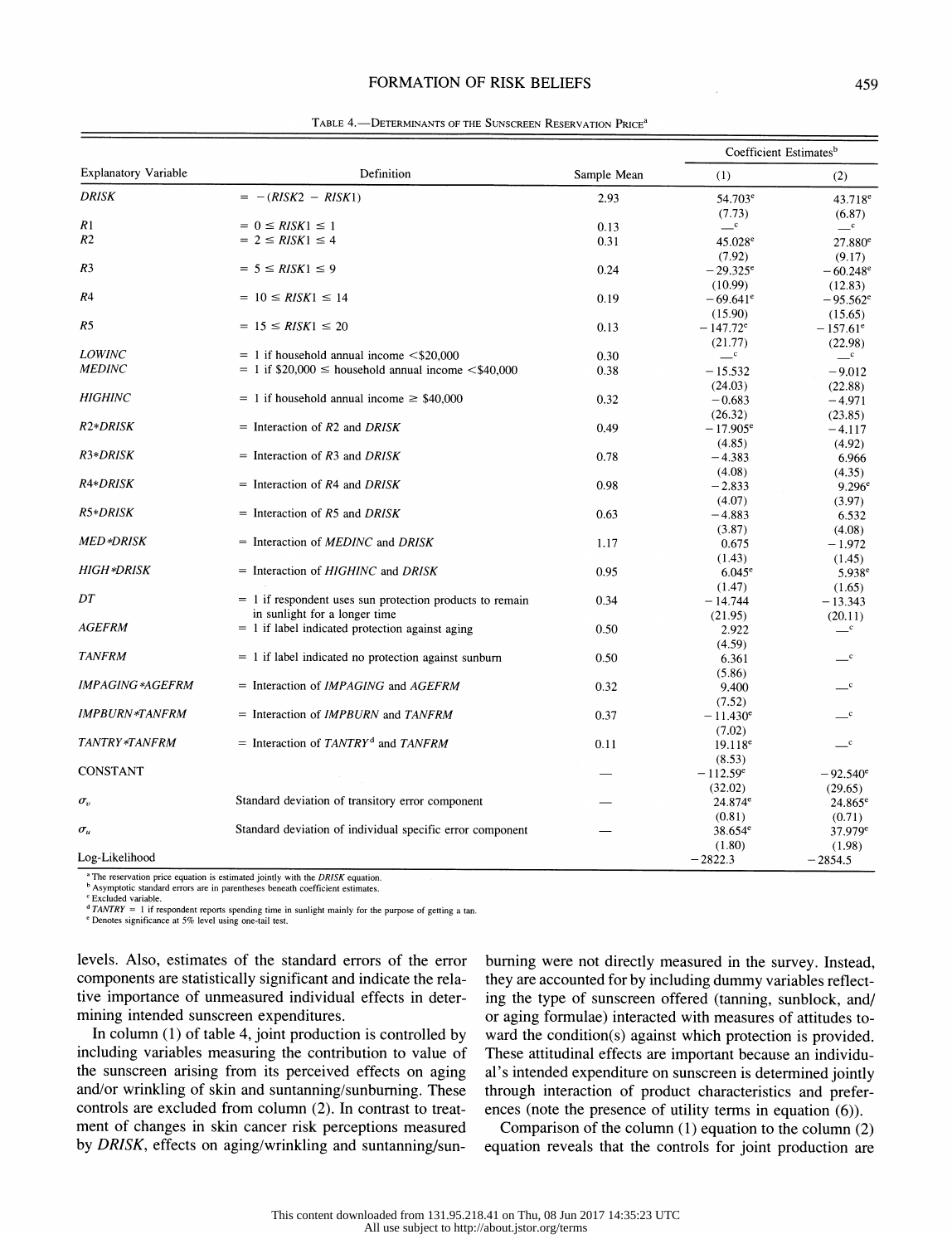statistically significant at less than the 1% level using a like lihood ratio test.<sup>19</sup> Also, respondents who felt that avoiding sunburn was important, but who received the tanning for mula label (which did not offer protection against sunburn ing), bid less for the new sunscreen. On the other hand, people who spend time in direct sunlight for the purpose of getting a tan bid larger amounts of money when offered a tanning formula label. In contrast to results for tanning/burn ing effects, labels offering protection against aging/wrin kling of skin did not inspire significantly larger reservation prices even among those who felt it important to avoid this problem. This outcome may imply that people truly are un willing to pay for protection against aging/wrinkling of skin. It may also suggest, however, that the survey instrument did not adequately stress this factor relative to other conse quences of exposure to sunlight. More generally, the con trasting results obtained for aging/wrinkling and suntanning/ sunburning effects may indicate that methods adopted here to treat joint production are most effective when the conse quences examined are familiar and/or immediate.

 Results from table 4 can be used to compute option price estimates by income and risk category. In particular, as shown in equation (6), the coefficient of risk change (mea sured as  $DRISK$ ) is interpreted as the option price of a one unit reduction in risk. Because this coefficient depends on the value of time (a component of the full price of the com posite good) and initial levels of risk perceived at the time the sunscreen was described, DRISK was interacted with RISK1 and a measure of income in the table 4 regressions.<sup>20</sup> Estimates show that DRISK has a positive and significant effect on the sunscreen bid. This effect is significantly larger for respondents who have higher incomes and varies accord ing to perceived skin cancer risk levels. Results of calcula tions are shown in table 5 and are interpreted as ex ante willingness to pay for a one-step movement down the risk ladder, which is equivalent to a 5 percentage point reduction in lifetime skin cancer risk. Estimates reported in panel A of table 5 are computed by adding the coefficient of DRISK to coefficients of relevant interaction variables from the regression in column (1) of table 4 and incorporate controls for joint products of sunscreen use; estimates reported in panel B are based on the column (2) regression, which does not include joint production controls.

 Four features of table 5 are worth further discussion. First, comparison of panels A and B in table 5 is useful because the direction and magnitude of bias resulting from omitting controls for joint production is difficult to predict a priori. Estimated option prices presented in panel A range from \$36

| TABLE 5. - OPTION PRICES TO REDUCE SKIN CANCER RISK <sup>a</sup> |  |  |  |  |  |  |  |
|------------------------------------------------------------------|--|--|--|--|--|--|--|
|------------------------------------------------------------------|--|--|--|--|--|--|--|

| A. WITH JOINT PRODUCTS <sup>b</sup><br>\$55.38<br>$0 \leq RISK1 \leq 1$<br>\$54.70<br>(7.597)<br>(7.734)<br>\$36.80<br>\$37.47<br>$2 \leq RISK1 \leq 4$<br>(7.873)<br>(7.647)<br>\$51.00<br>$5 \leq RISK1 \leq 9$<br>\$50.32<br>(7.561)<br>(7.385)<br>$10 \leq RISK1 \leq 14$<br>\$51.87<br>\$52.55<br>(7.250)<br>(7.087)<br>\$49.82<br>$15 \leq RISK1 \leq 20$<br>\$50.50<br>(7.259)<br>(7.544)<br><b>B. WITHOUT JOINT PRODUCTS</b> <sup>b</sup><br>$0 \leq RISK1 \leq 1$<br>\$41.75<br>\$43.72<br>(6.940)<br>(6.865)<br>\$37.63<br>$2 \leq RISK1 \leq 4$<br>\$39.60<br>(7.747)<br>(7.661)<br>\$50.68<br>$5 \leq RISK1 \leq 9$<br>\$48.71<br>(7.372)<br>(7.273)<br>\$53.01<br>\$51.04<br>$10 \leq RISK1 \leq 14$<br>(7.01)<br>(6.887)<br>\$50.25<br>$15 \leq RISK1 \leq 20$<br>\$48.28 | Risk Category | Low<br>Income | Medium<br>Income | High<br>Income |
|-----------------------------------------------------------------------------------------------------------------------------------------------------------------------------------------------------------------------------------------------------------------------------------------------------------------------------------------------------------------------------------------------------------------------------------------------------------------------------------------------------------------------------------------------------------------------------------------------------------------------------------------------------------------------------------------------------------------------------------------------------------------------------------------|---------------|---------------|------------------|----------------|
|                                                                                                                                                                                                                                                                                                                                                                                                                                                                                                                                                                                                                                                                                                                                                                                         |               |               |                  |                |
|                                                                                                                                                                                                                                                                                                                                                                                                                                                                                                                                                                                                                                                                                                                                                                                         |               |               |                  | \$60.75        |
|                                                                                                                                                                                                                                                                                                                                                                                                                                                                                                                                                                                                                                                                                                                                                                                         |               |               |                  | (7.416)        |
|                                                                                                                                                                                                                                                                                                                                                                                                                                                                                                                                                                                                                                                                                                                                                                                         |               |               |                  | \$42.84        |
|                                                                                                                                                                                                                                                                                                                                                                                                                                                                                                                                                                                                                                                                                                                                                                                         |               |               |                  | (7.493)        |
|                                                                                                                                                                                                                                                                                                                                                                                                                                                                                                                                                                                                                                                                                                                                                                                         |               |               |                  | \$56.37        |
|                                                                                                                                                                                                                                                                                                                                                                                                                                                                                                                                                                                                                                                                                                                                                                                         |               |               |                  | (7.184)        |
|                                                                                                                                                                                                                                                                                                                                                                                                                                                                                                                                                                                                                                                                                                                                                                                         |               |               |                  | \$57.92        |
|                                                                                                                                                                                                                                                                                                                                                                                                                                                                                                                                                                                                                                                                                                                                                                                         |               |               |                  | (6.921)        |
|                                                                                                                                                                                                                                                                                                                                                                                                                                                                                                                                                                                                                                                                                                                                                                                         |               |               |                  | \$55.87        |
|                                                                                                                                                                                                                                                                                                                                                                                                                                                                                                                                                                                                                                                                                                                                                                                         |               |               |                  | (7.067)        |
|                                                                                                                                                                                                                                                                                                                                                                                                                                                                                                                                                                                                                                                                                                                                                                                         |               |               |                  |                |
|                                                                                                                                                                                                                                                                                                                                                                                                                                                                                                                                                                                                                                                                                                                                                                                         |               |               |                  | \$49.66        |
|                                                                                                                                                                                                                                                                                                                                                                                                                                                                                                                                                                                                                                                                                                                                                                                         |               |               |                  | (6.631)        |
|                                                                                                                                                                                                                                                                                                                                                                                                                                                                                                                                                                                                                                                                                                                                                                                         |               |               |                  | \$45.54        |
|                                                                                                                                                                                                                                                                                                                                                                                                                                                                                                                                                                                                                                                                                                                                                                                         |               |               |                  | (7.255)        |
|                                                                                                                                                                                                                                                                                                                                                                                                                                                                                                                                                                                                                                                                                                                                                                                         |               |               |                  | \$56.62        |
|                                                                                                                                                                                                                                                                                                                                                                                                                                                                                                                                                                                                                                                                                                                                                                                         |               |               |                  | (6.898)        |
|                                                                                                                                                                                                                                                                                                                                                                                                                                                                                                                                                                                                                                                                                                                                                                                         |               |               |                  | \$58.95        |
|                                                                                                                                                                                                                                                                                                                                                                                                                                                                                                                                                                                                                                                                                                                                                                                         |               |               |                  | (6.613)        |
|                                                                                                                                                                                                                                                                                                                                                                                                                                                                                                                                                                                                                                                                                                                                                                                         |               |               |                  | \$56.19        |
| (7.50)<br>(7.409)                                                                                                                                                                                                                                                                                                                                                                                                                                                                                                                                                                                                                                                                                                                                                                       |               |               |                  | (6.899)        |

<sup>a</sup> Ex ante willingness to pay (1988 dollars) per one ladder step (5 percentage point) reduction in lifetime risk of contracting skin cancer. Computed based on equation (6) and results in table 4.<br><sup>b</sup> Asymptotic standard errors are in parentheses.

 to \$61 (1988 dollars). Omitting controls for joint products in panel B leads to option price estimates that are as much as 25% lower than corresponding estimates in panel A. The largest difference in option prices occur at the lowest values of RISK1 ( $0 \leq RISK1 \leq 4$ ). Interestingly, panel A and panel B estimates are quite similar when  $5 \leq RISK1 \leq 20$ . This result may not be indicative of outcomes when joint produc tion is analyzed in other settings; however, even compara tively small differences in option price estimates can mount into substantial sums when national benefit estimates are computed by aggregating over a population of hundreds of millions.

 Second, estimates presented may provide evidence of a certainty premium in skin cancer risk valuation, thus sup porting findings of Viscusi, Magat and Huber (1987). Re sults indicate that the option price per unit of risk reduction is significantly higher when computed from step 1 on the risk ladder, than when computed from steps 2-4. Interpret ing these results as evidence of a certainty premium, how ever, is weakened because respondents who reported RISK1  $= 1$  generally did not report  $RISK2 = 0$ , and thus did not envision making the one step change required to eliminate risk.<sup>21</sup> Also, the approach taken here to valuing risk reduc-

<sup>&</sup>lt;sup>19</sup> Twice the difference in likelihood values in the table 4 equations is  $\chi^2$  distributed with 10 degrees of freedom. (When the five joint production controls were excluded in estimating the column (2) equation, they also were excluded from the corresponding equation for DRISK.) The value of this statistic is 64.40 whereas the 1% significance point is 23.209.

<sup>&</sup>lt;sup>20</sup> Respondents are expected to interpret benefits of the product in light of their own estimates of initial risk and risk change. Regressors involving DRISK and initial risk levels control for variation in these perceptions.

 $21$  An alternative approach which avoids this problem (but introduces others) is to allow marginal valuation to differ for those who report zero final risk  $(RISK2 = 0)$ , regardless of their initial risk level. This approach was imple mented by replacing the baseline risk (RISK1) categories in table 4 with final risk categories (RISK2). Results indicate that the marginal value of risk reduc tion is significantly greater when final risk is zero than when final risk falls on steps 1 or 2 of the ladder. Marginal values then increase with further increases in final risk. These results offer additional support for existence of certainty premia but should be interpreted cautiously because: (1) RISK2 was treated as exogenous while for consistency with the model and exogeneity tests of table 4, RISK2 should be viewed as endogenous, and (2) the approach does not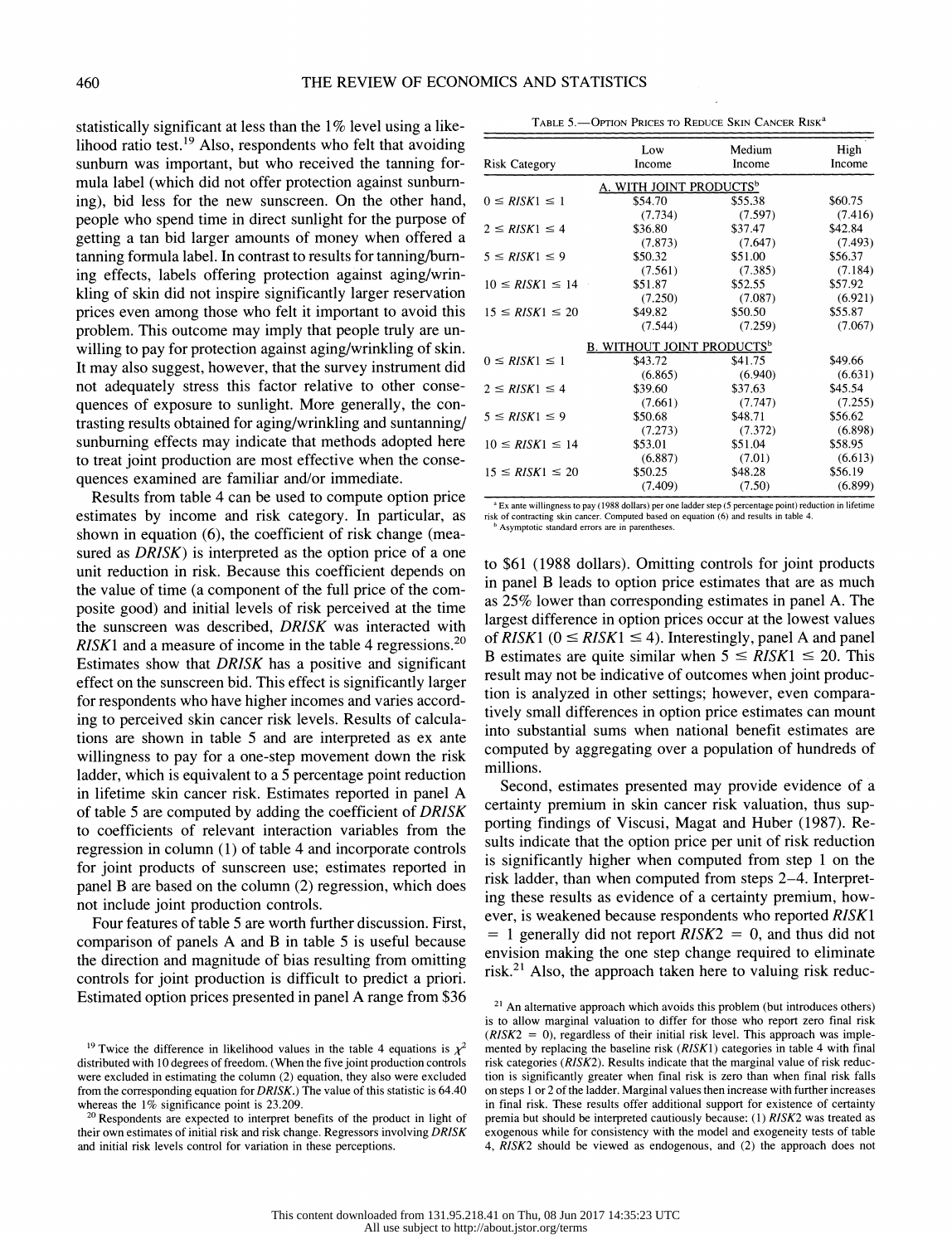tion is not directly comparable to that used by Viscusi, Magat, and Huber, although it is consistent with the section II model of protective behavior. In the present study, re spondents may begin from any risk level and may choose any size of risk reduction; whereas in the earlier study, re spondents were assigned initial risk levels and equal exoge nous risk reductions.

 Third, option price calculations show that (1) risk reduc tion and the composite good are substitutes and (2) for RISKl  $\geq$  2, those perceiving high initial levels of risk are willing to pay more per unit of risk reduction than those perceiving lower levels of risk.<sup>22</sup> The latter outcome indicates that, apart from certainty effects, the shape of indifference curves in the risk, composite good plane is consistent with theoretical analyses of Jones-Lee (1974) and Weinstein, Shepard, and Pliskin (1980) and empirical results of Jones-Lee, Ham merton, and Philips (1985) and Gerking, de Haan, and Schulze (1988) who examine traffic safety and job safety, respectively.

 Fourth, option price estimates in table 5 should be inter preted cautiously because they may be subject to sources of both upward and downward bias. On the one hand, respond ents may not have fully internalized the value of risk reduc tion, perhaps because the sunscreen product was new to them or because they experienced difficulty in monetizing a change in risk. Also, some respondents may have implicitly made protest zero bids (recall from table 2 that about 36% would not buy the new sunscreen) and others may have used prices of currently marketed sunscreens as a ceiling or focal point when deciding how much to bid (note that in table 2, 116 of 362 nonzero bids for both labels were in the \$1.00-\$10.00 range and the median bid was \$10). These concerns would result in option price estimates that are too low. On the other hand, because estimated joint production effects of skin aging/wrinkling are quite small, another pos sibility is that respondents did not fully adjust their sunscreen bids to account for this effect, which might make option price estimates too large. In any case, multiplying option price estimates in panel A of table 5 by 20 yields values per skin cancer case avoided ranging from about \$720 to about \$1,200. As expected, these figures are well below commonly cited value of life estimates because skin cancer seldom is fatal. Also, they overlap at the lower end of the range of values (\$1,036-\$2,538) surveyed by Viscusi (1993, table 7, pp. 1941-1942) for avoiding skin poisoning from insecticide and they are below the range of medical treatment cost esti mates for nonmelanoma skin cancer (\$4,000-\$7,000) re ported by the U.S. Environmental Protection Agency (1987). Willingness to pay estimates reported here, however, envi sion payment to avoid a future case of skin cancer, whereas

 the comparative studies appear to focus on payments to avoid more immediate disorders.

#### VI. Conclusions

 This paper has presented empirical evidence on how indi viduals form beliefs about skin cancer risk and on links be tween risk beliefs and willingness to pay to reduce risk. A perceived risk equation is derived from a model in which risks are determined jointly with utility maximizing alloca tions of goods and time. Estimates of this equation indicate that people account for important risk factors including com plexion and sunlight exposure history when assessing skin cancer risk. Perceived lifetime risks are lower among older than among younger individuals, suggesting that people are able to distinguish between marginal and cumulative haz ards. The extent of revision of risk assessments in response to information is smaller than in related studies, but less knowledgeable and more concerned individuals demon strated a greater propensity to use information provided to reduce their risk assessments. Caution should be exercised in generalizing these results to other risks, however, owing to unique features of skin cancer including the size of the risk and the amount of experience people have with skin cancer or other consequences of sunlight exposure.

 The link between risk beliefs and willingness to pay to reduce risk was examined using individuals' reservation prices for a sun protection product. This product, which com bined up to three types of protection from solar radiation (aging/wrinkling of skin, suntanning/sunburning, and risk of skin cancer), was described using labels. By independently varying the three types of protection across labels and ob taining reservation prices after randomly assigning labels to respondents, the value of skin cancer risk reduction could be separated from the value of other product characteristics. This approach appears to hold promise for obtaining values for other nonmarket commodities in surveys when joint pro duction issues must be addressed. Estimates indicate that willingness to pay per unit risk reduction is positive and increases with income. Also, willingness to pay may include a certainty premium for people initially perceiving low levels of risk.

#### REFERENCES

- Arrow, Kenneth J., "Risk Perception in Psychology and Economics," Economic Inquiry 20 (Jan. 1982), 1-9.
- Becker, Gary S., "A Theory of the Allocation of Time," Economic Journal 75 (Sept. 1965), 493-517.
- Bemknopf, Richard L., David S. Brookshire, and Mark A. Thayer, "Earthquake and Volcano Hazard Notices: An Economic Evaluation of Changes in Risk Perceptions," Journal of Environmental Economics and Manage ment 18 (Jan. 1990), 35-49.
- Bockstael, Nancy E., and Kenneth E. McConnell, "Welfare Measurement in the Household Production Framework," American Economic Review 73 (Sept. 1983), 806-814.
- Butler, John S., and Robert Moffitt, "A Computationally Efficient Quadrature Procedure for the One Factor Multinomial Probit Model," Econometrica 50 (May 1982), 761-764.

distinguish between those who move to  $RISK2 = 0$  with use of the new sunscreen and those who already perceived  $RISK1 = 0$ .

<sup>&</sup>lt;sup>22</sup> Although the option price of risk reduction at the highest initial risk levels  $(15 \leq RISK1 \leq 20)$  is smaller than the coefficient of  $R4$  is lower at the next highest risk level (10  $\leq$  RISK  $\leq$  14), this difference is not significantly different from zero at 5%.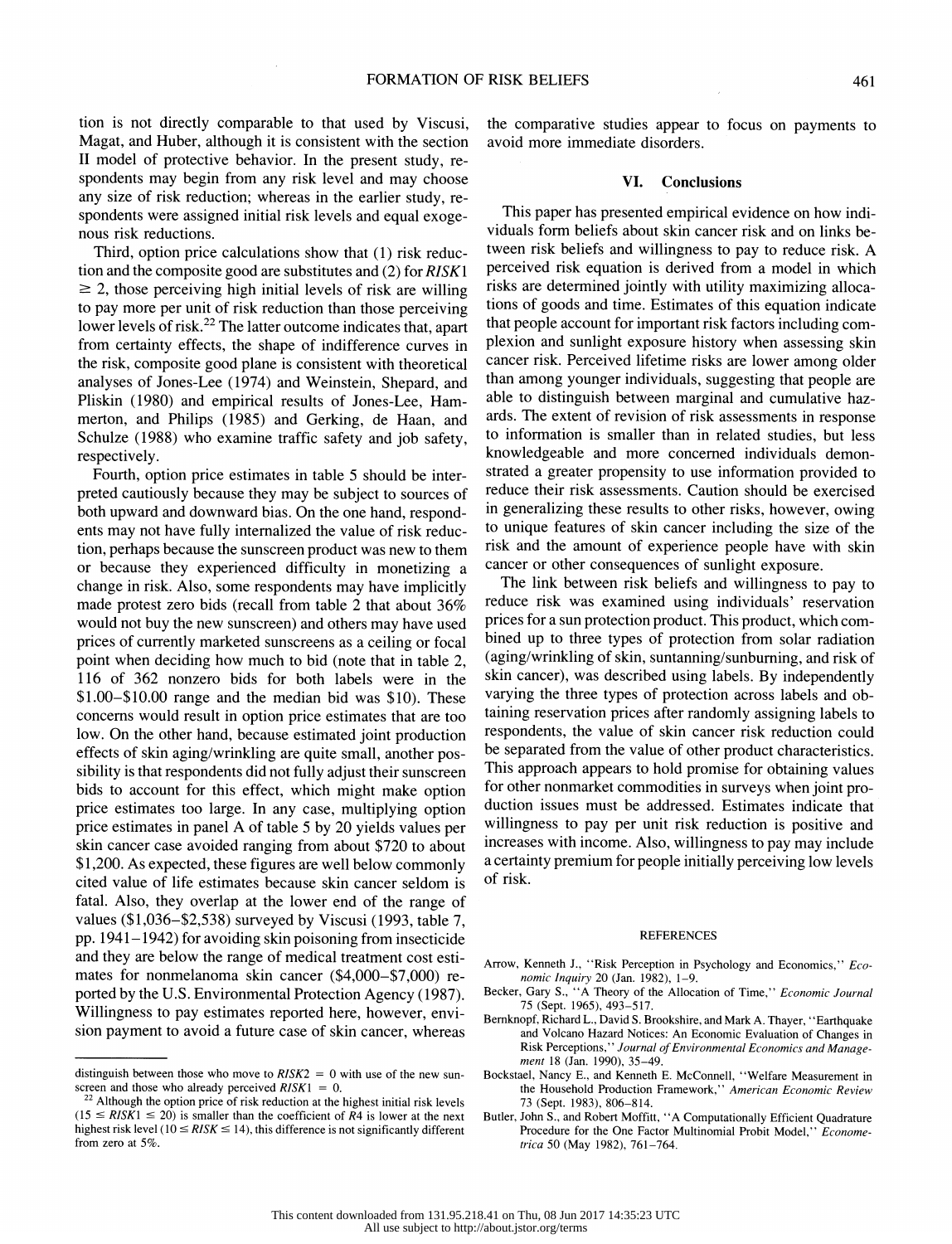- Dickie, Mark, and Shelby Gerking, "Valuing Reduced Morbidity: A Household Production Approach," Southern Economic Journal 53 (Jan. 1991), 967-983.
- Freeman, A. Myrick III, The Measurement of Environmental and Resource Values: Theory and Methods (Washington, D.C.: Resources for the Fu ture, 1993).
- Gerking, Shelby, Menno de Haan, and William Schulze, "The Marginal Value of Job Safety: A Contingent Valuation Study," Journal of Risk and Uncertainty 1 (June 1988), 185-199.
- Glass, Andrew G., and Robert N. Hoover, "The Emerging Epidemic of Mela noma and Squamous Cell Skin Cancer," Journal of the American Medi cal Association 262 (Oct. 1989), 2097-2100.
- Greenberg, E. R. et al., "A Clinical Trial of Beta Carotene to Prevent Basal Cell and Squamous-Cell Cancers of the Skin,'' The New England Journal of Medicine 323 (Sept. 20, 1990), 789-795.
- Grether, David, and Charles Plott, "Economic Theory of Choice and the Prefer ence Reversal Phenomenon," American Economic Review 69 (Sept. 1979), 623-638.
- Hori, Hajime, "Revealed Preferences for Public Goods," American Economic Review 65 (Dec. 1975), 978-991.
- Jones-Lee, Michael W., "The Value of Changes in the Probability of Death or Injury," Journal of Political Economy 82 (July/Aug. 1974), 835-849.
- Jones-Lee, Michael W., M. Hammerton, and P. R. Philips, "The Value of Safety: Results of a National Sample Survey," The Economic Journal 95 (Mar. 1985), 49-72.
- Kahneman, Daniel, and Amos Tversky, "The Psychology of Preferences," Scientific American 246 (Jan. 1982), 160-173.
- Kunreuther, Howard, et al., "Limited Knowledge and Insurance Protection," Public Policy 24 (Spring 1976), 227-261.
- Lichtenstein, Sarah, Paul Slovic, Baruch Fischhoff, Mark Layman, and Barbara Combs, "Judged Frequency of Lethal Events, " Journal of Experimental Psychology 4 (Nov. 1978), 551-578.
- Magat, Wesley A., and W. Kip Viscusi, Informational Approaches to Regulation (Cambridge, MA: MIT Press, 1992).
- Mintzis, Medwin M., "Skin Cancer: The Price for a Depleted Ozone Layer," EPA Journal 12 (Dec. 1986), 7-9.
- Mitchell, Robert C., and Richard T. Carson, Using Surveys to Value Public Goods: The Contingent Valuation Method (Washington, D.C.: Re sources for the Future, 1989).
- Pollack, Robert A., and Michael Wachter, "The Relevance of the Household

Production Function and Its Implications for the Allocation of Time," Journal of Political Economy 83 (Apr. 1975), 255-277.

- Skin Cancer Foundation, "Public Information," The Skin Cancer Foundation Journal 7 (1989), 50-51.
- Slovic, Paul, Baruch Fischhoff, and Sarah Lichtenstein, "Regulation of Risk: A Psychological Perspective," in Roger Noll (ed.), Regulatory Policy and the Social Sciences (Berkeley: University of California Press, 1985).
- Smith, Richard J., and Richard W. Blundell, "An Exogeneity Test for a Simul taneous Equation Tobit Model with an Application to Labor Supply," Econometrica 54 (May 1986), 679-685.
- Smith, V. Kerry, William H. Desvousges, Ann Fisher, and F. Reed Johnson, 'Learning about Radon's Risk," Journal of Risk and Uncertainty 1 (June 1988), 233-258.
- Smith, V. Kerry, and F. Reed Johnson, "How Do Risk Perceptions Respond to Information? The Case of Radon," this REVIEW 70 (Feb. 1988), 1-8.
- Stewart, Mark B., "On Least Squares Estimation When the Dependent Variable Is Grouped," Review of Economic Studies 50 (Oct. 1983), 37-53.
- Tversky, Amos, Paul Slovic, and Daniel Kahneman, "The Causes of Preference Reversal," American Economic Review 80 (Mar. 1990), 204-217.
- U.S. Environmental Protection Agency, "Regulatory Impact Analysis: Protec tion of Stratospheric Ozone," 1 (1987).
- Viscusi, W. Kip, "Do Smokers Underestimate Risks?" Journal of Political Economy 98 (Dec. 1990), 1253-1269.
- "Age Variations in Risk Perceptions and Smoking Decisions," this REVIEW 73 (Nov. 1991), 577-588.
- "The Value of Risks to Life and Health," Journal of Economic Literature 31 (Dec. 1993), 1912-1946.
- Viscusi, W. Kip, and Charles J. O'Connor, "Adaptive Responses to Chemical Labeling: Are Workers Bayesian Decisionmakers?" American Economic Review 74 (Dec. 1984), 942-956.
- Viscusi, W. Kip, Wesley A. Magat, and Joel Huber, "Informational Regulation of Consumer Health Risks: An Empirical Evaluation of Hazard Warn ings," Rand Journal of Economics 17 (Autumn 1986), 351-365.
- An Investigation of the Rationality of Consumer Valuations of Multiple Health Risks," Rand Journal of Economics 18 (Winter 1987), 465-479.
- Weinstein, Milton C., Donald S. Shepard, and Joseph S. Pliskin, "The Eco nomic Value of Changing Mortality Probabilities: A Decision-Theoretic Approach," Quarterly Journal of Economics 94 (Mar. 1980), 373-396.